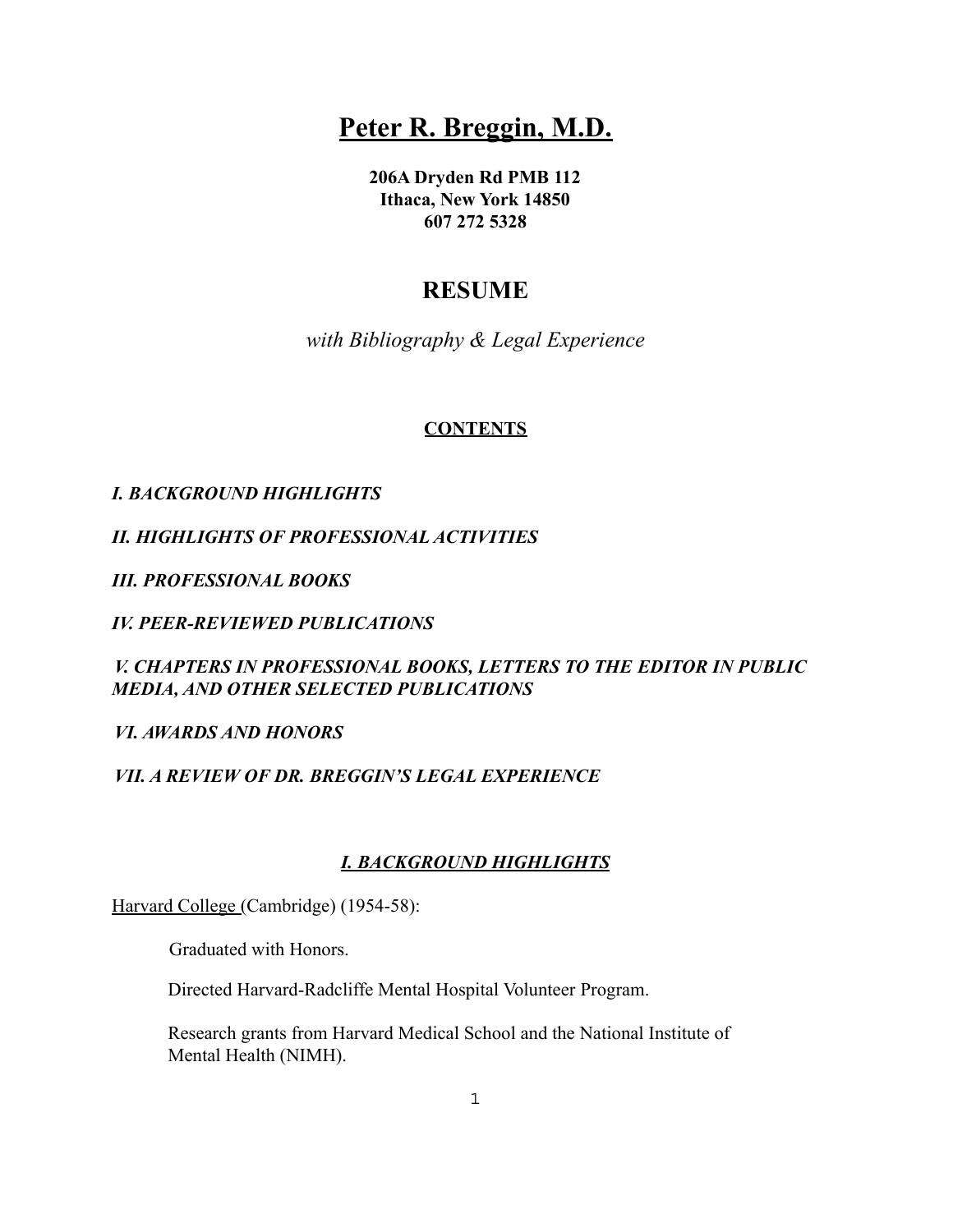Co-authored 1st professional book, College Students in a Mental Hospital (1962).

*Harvard Crimson*, writer (editorial page).

## Case Western Reserve School of Medicine (Cleveland) (1958-1962):

Conducted four years of psychopharmacology lab research with controlled animal trials supported by NIMH grant, resulting in first two published papers in psychopharmacology.

Special four-year individual tutorial with pediatrician Benjamin Spock,

## M.D. Diplomat, National Board of Medical Examiners (1963):

Highest grade in country (99%) on psychiatry portion of boards used to qualify for medical licenses.

Massachusetts Mental Health Center (Boston) (1963-64):

First Year Resident in Psychiatry at the main Harvard teaching hospital.

Teaching Fellow at Harvard Medical School.

State University of New York Upstate Medical Center (Syracuse) (1962-63, 1964-66):

Intern in Mixed Medicine and Psychiatry.

Second and Third Year Resident and Teaching Assistant in Psychiatry.

National Institute of Mental Health (NIMH) and U. S. Public Health Service Officer (Charlottesville, VA and Bethesda, MD) (1966-68):

Full-time NIMH Consultant in Building and Staffing Community Mental Health Centers (1966-67).

Full-time NIMH Consultant in Mental Health and Education (1967-68).

University of Maryland (1968-1970):

Faculty, courses in counseling department.

Washington School of Psychiatry (1968-1972):

Faculty, courses for school counselors.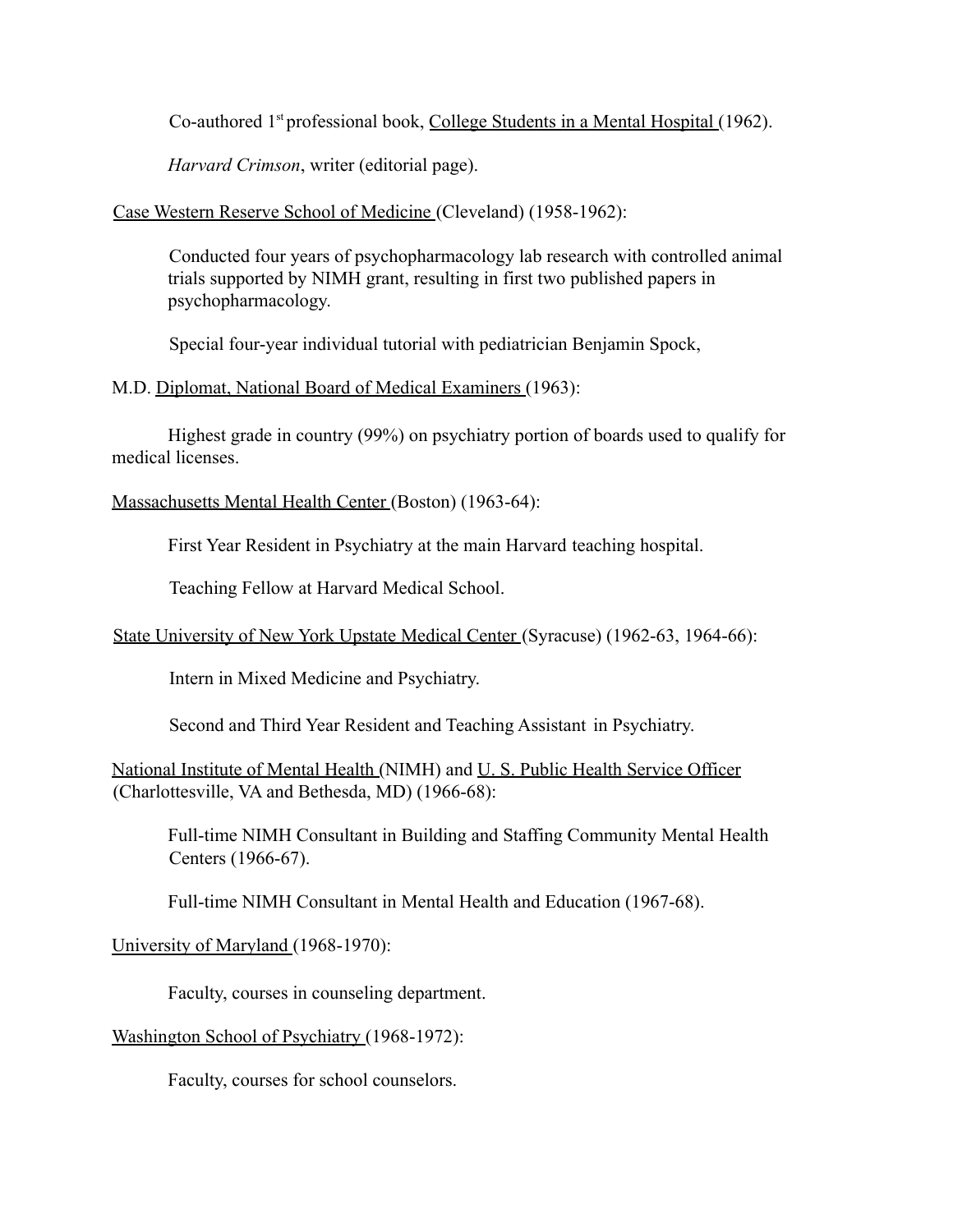#### George Mason University (1990-96):

Adjunct Professor of Conflict Analysis and Resolution, courses on brain and behavior, and on conflict resolution, domestic violence and child abuse.

Johns Hopkins University (1996-99):

Faculty Associate in the Department of Counseling and Human Services, courses including psychopharmacology and diagnosis in psychiatry.

#### State University of New York (SUNY), Oswego (2007-2008, 2010-2014):

Visiting Scholar in the Department of Education, Division of Counseling and Psychological Services, courses including psychopharmacology and psychotherapy (2007-2008). Adjunct Professor, courses on Empathic Therapy and Critical Psychology (2010-2012).

## *II. HIGHLIGHTS OF PROFESSIONAL ACTIVITIES*

Private Practice of Psychiatry, Ithaca, New York. (2003-present):

In November 2002, all of my professional activities (see below) moved to Ithaca, New York.

Private Practice of Psychiatry, Washington, DC and Bethesda, MD. (1968-2002):

Full-time private practice with individuals, couples and families with children.

Subspecialty clinical psychopharmacology and the drug approval process.

## Founder and Director, Center for the Study of Empathic Therapy, Education and Living (www.empathictherapy.org), 2010-present:

This new nonprofit organization led by Dr. and Mrs. Breggin has a large Advisory Council that includes many psychiatrists, neurologists, psychologists, social workers and counselors, including professors and heads of department. Many public advocates and interested citizens also participate. The Center offers a free newsletter, a professional network, and an annual Empathy Therapy Conference. Dr. Breggin's many decades of reform work have led others to call him "The Conscience of Psychiatry." He continues his reform work with renewed emphasis on finding better, empathic approaches to helping children and adults in emotional distress.

Founder and Director, International Center for the Study of Psychiatry and Psychology (1972-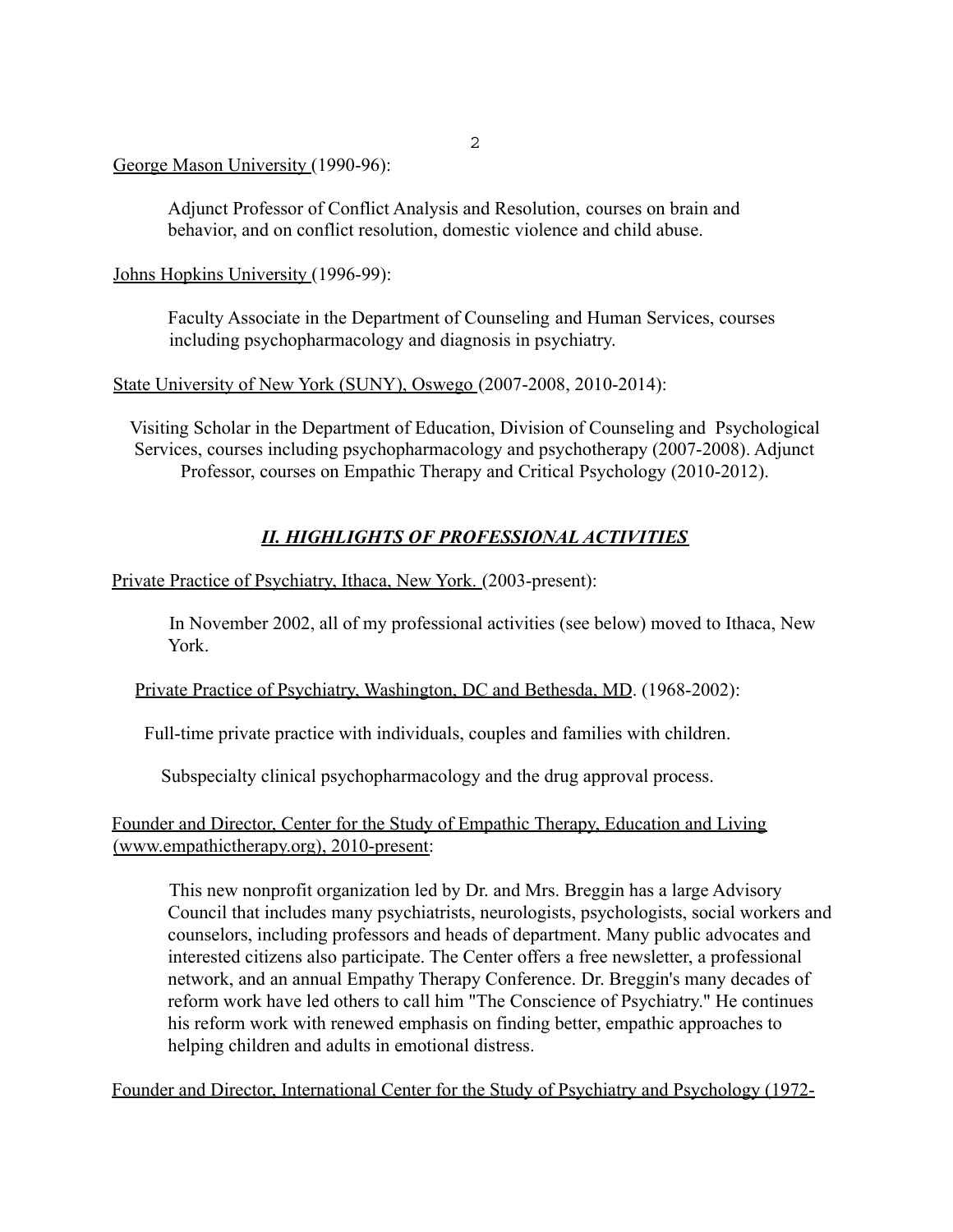#### 2002) and Director Emeritus (2002-2010):

3

Dr. Breggin, joined by his wife in the 1980s, developed this first professional organization devoted to psychiatric reform.

Editor-in-Chief (1998-2002) and Founding Editor and Consultant (2002-present) of *Ethical Human Sciences and Services: An International Journal of Critical Inquiry.* Now entitled *Ethical Human Psychology and Psychiatry.*

Founded and edited a peer-reviewed journal with 40 contributing editors published by Springer Publishing Company.

## Editorial Consultant:

*International Journal of Risk and Safety in Medicine The Humanistic Psychologist Hospital and Community Psychiatry (reviewer in past) Journal of Medical Ethics (reviewer) Medical Hypotheses (reviewer)*

## Scientific Presenter at Conferences, Grand Rounds, Universities:

#### A Few Highlights

The Institute for Scientific Freedom, Copenhagen, Denmark, March 9. 2019. Scientific presenter on psychiatry and its resistance to scientific criticism. Helped inspire and organize the conference.

1st International Conference of Intellectual Giftedness, Mexico City, 2016 (several thousand attendees). Award from the Mexican Federation of Giftedness, an organization that regulates the gifted schools and diagnosis of superior intelligence in Mexico. Discussed what gifted children really need and the hazards of medications for them.

20th Annual International Military and Civilian Combat Stress Conference, Los Angeles, May 2012. "Does Psychiatric Medication Increase the Risk and Prevalence of Suicide?" Also discussed risk of increasing violence on young soldiers on medications and what to wounded warriors really need.

U.S. House of Representatives, Committee on Veterans Affairs, Washington, DC , February 24, 2010. Hearings chaired by Rob Filner (D-CA) on "Exploring the

Relationship Between Medication and Veteran Suicide," 35-minute lead off testimony on "Antidepressant-Induced Suicide and Violence: Risks for Military Personnel." Audio of

complete hearings and written presentations available on www.breggin.com.

#### Past Presentations

Hundreds of invited scientific presentations on psychopharmacology, shock treatment,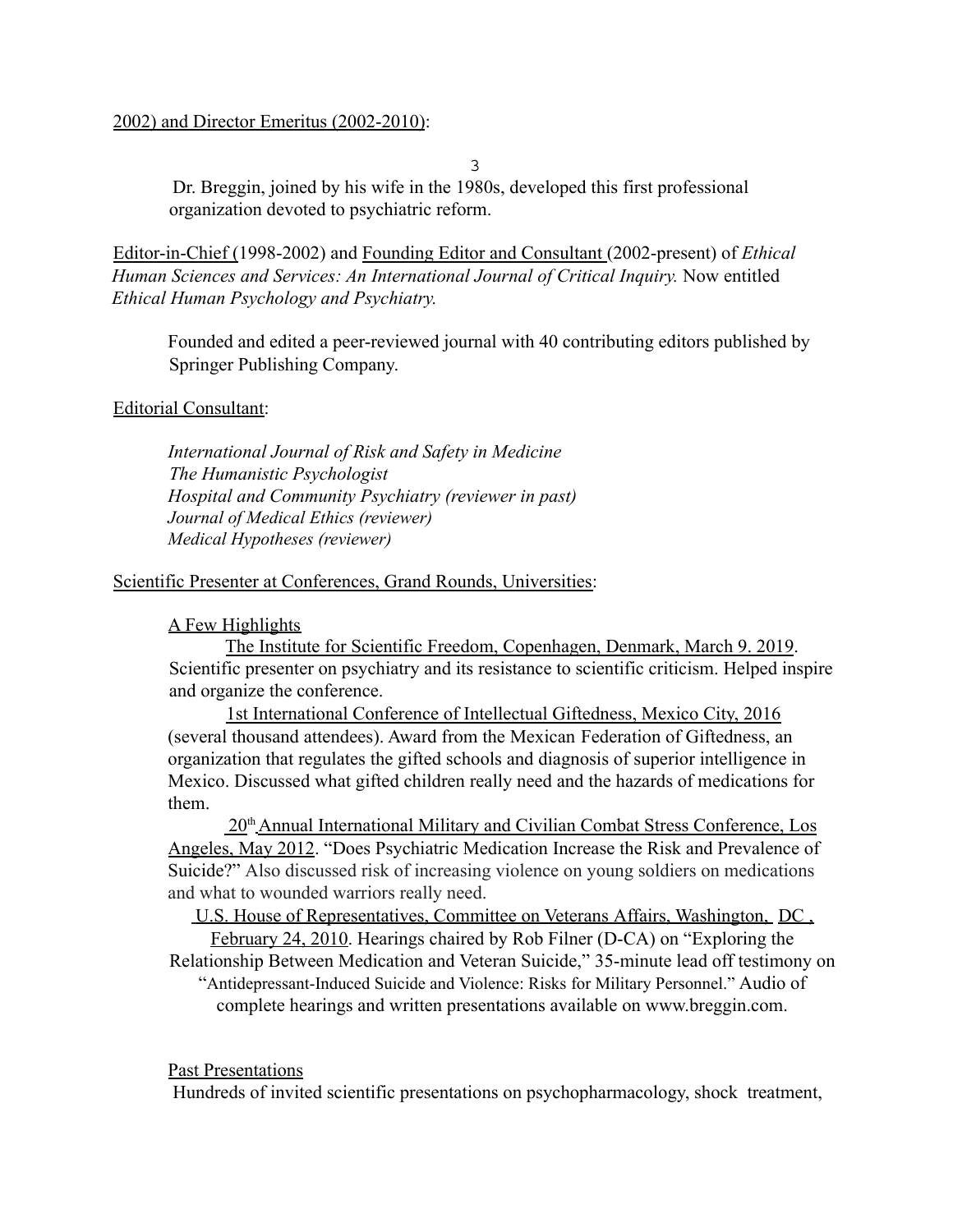psychosurgery, psychotherapy, and legal issues, including the Florida Public Defenders Association (2018) annual Life Over Death Training Conference (plenary on

4

drug-related appeals in death penalty cases and workshop on specific cases); US House of Representatives Veterans Affairs Committee (2010), Full-Day Hearings on Risks Associated with Prescribing Psychiatric Drugs to the Military and Veterans (featured lead off presenter); the National Institutes of Health (NIH) Consensus Development Conferences on Diagnosis and Treatment of Attention Deficit Hyperactivity Disorder (November 1998); the NIH Consensus Development Conference on Electroconvulsive Therapy (1985); National Institutes of Health Panel on NIH Research on Anti-social, Aggressive and Violence-related Behaviors and Their Consequences (1994); National Institute of Mental Health (NIMH) Guest Speakers Program; U.S. House of Representatives Committee on Education (September 2000); American Psychiatric Association; NIH Institute on Hospital and Community Psychiatry; American Psychological Association; American Orthopsychiatry Association; American Autism Society; American Association for the Advancement of Science; American Counseling Association, Connecticut Psychiatric Society Residents Program, Harvard University School of Education Special Lecture; Georgetown University School of Medicine Department of Pharmacology; New Jersey Medical School Department of Psychiatry Annual Medical Forum; Walter Reed Army Hospital Psychiatric Residency Program; National Naval Medical Center; Metropolitan Hospital Center/New York Medical College Department of Psychiatry; Manhattan State Hospital (New York City) Grand Rounds; Spring Grove Hospital (Maryland) CME Credit Seminars; Chestnut Lodge Hospital Case Conference; St. Elizabeths Hospital Grand Rounds and Seminars (Washington, DC); Regents College of Psychotherapy and Counseling (London); Institute for Genetics (Cologne); Royal Ottawa Hospital Grand Rounds (Canada); MIND of Great Britain; University of Sheffield Department of Psychiatry (England).

#### Special Presentations and Advanced Training Courses related to Clinical Psychopharmacology:

I have presented at and/or attended a number of lengthy several-day-long training workshops on the drug approval process that dealt with the FDA approval process and drug labeling. The following seminars, including several at which I made presentations, dealt extensively with adverse drug reactions, drug development, labeling and related processes:

(1) "Regulatory Training Course I: IND [Investigative New Drug] Phase." A course in how drug companies develop an IND for the FDA in accordance with FDA statutes, regulations, and guidelines. DIA (Drug Information Association). Bethesda, Maryland, February 26-28, 1996.

(2) "Future development of neuroleptic medications: A report to the FDA." This was a report to an FDA Meeting of the Psychopharmacologic Drugs Advisory Committee concerning labeling issues and the future development of neuroleptic medications. It was published as "Future development of neuroleptic medications: A report to the FDA"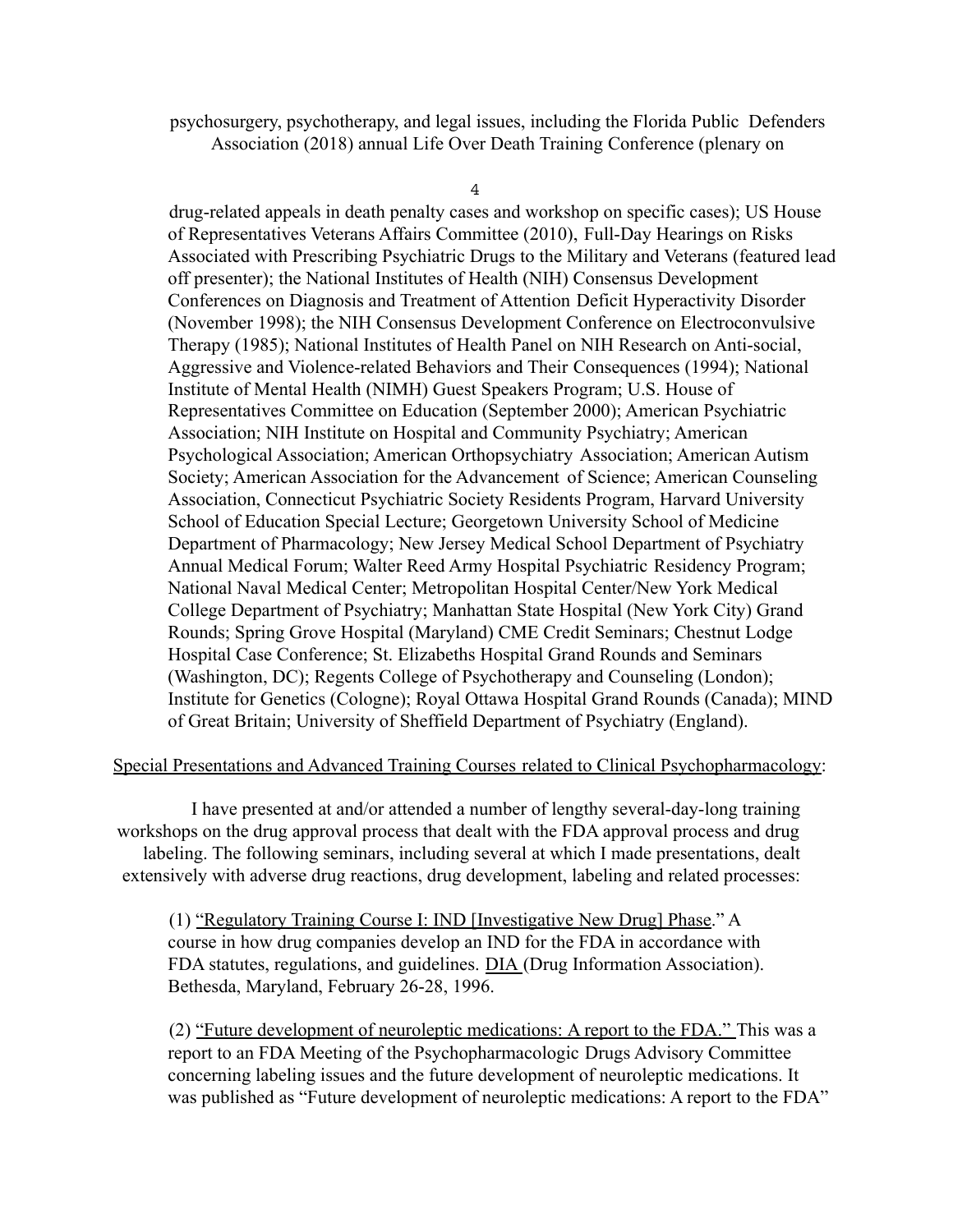in the Rights Tenet (Newsletter of the National Association for Rights Protection and Advocacy) Fall1995.

## (3) "Regulatory Training Course II: Marketing Application & Post Approval

5

Phase." A course in how drug companies develop an NDA [New Drug Application], as well as post-approval activities, in accordance with FDA statutes, regulations, and guidelines. DIA (Drug Information Association), Bethesda, Maryland, March 27-29, 1996.

(4) "Clinical Therapeutics and the Recognition of Drug-Induced Disease: How Health Care Professionals and the FDA Can Work Together to Reduce the Risks of Adverse Drug Events." A workshop focused on the spontaneous reporting system presented by the Center for Drug Evaluation and Research (CDER) of the FDA, Georgetown University School of Medicine, Washington DC, June 10, 1994.

(5) "The Application of GCP [Good Clinical Practices] for Study Site Coordinators and Business Administrators." Described as "a comprehensive, practical overview of the responsibilities of the investigator, the clinical study coordinator assisting the investigator, and the sponsor in the conduct of a clinical trial" for FDA approval of a drug. DIA (Drug Information Association), Philadelphia, December 11-13, 1995.

(6)"Pharmaceutical Industry Crisis Management Workshop." Purpose described as "to develop the participants knowledge of the fundamental elements of crises and crisis management in the pharmaceutical industry." Initial day covered handling of a variety of issues, including New Drug Applications (NDAs), FDA regulations and industry relations, recalls, adverse drug event reporting, and clinical trial standards. DIA (Drug Information Association), Washington, DC, December 4, 2000.

(7) "Ritalin Litigation." Described as "The medical and legal roadmap to trying or defending your Ritalin suit successfully," including presentations on stimulant drug treatment, ADHD, and the role of the FDA and DEA in monitoring industry activities. I presented on "The science behind the lawsuits" (including labeling issues) and also attended. The American Conference Institute, New York City, March 29, 2001.

(8) "Emerging Drug Litigation Conference." One-half day on class action suits at which I presented on "The Science and Medicine of Ritalin" (including labeling issues) and also attended. Mealey's (Lexis/Nexis). New Orleans, May 17, 2001.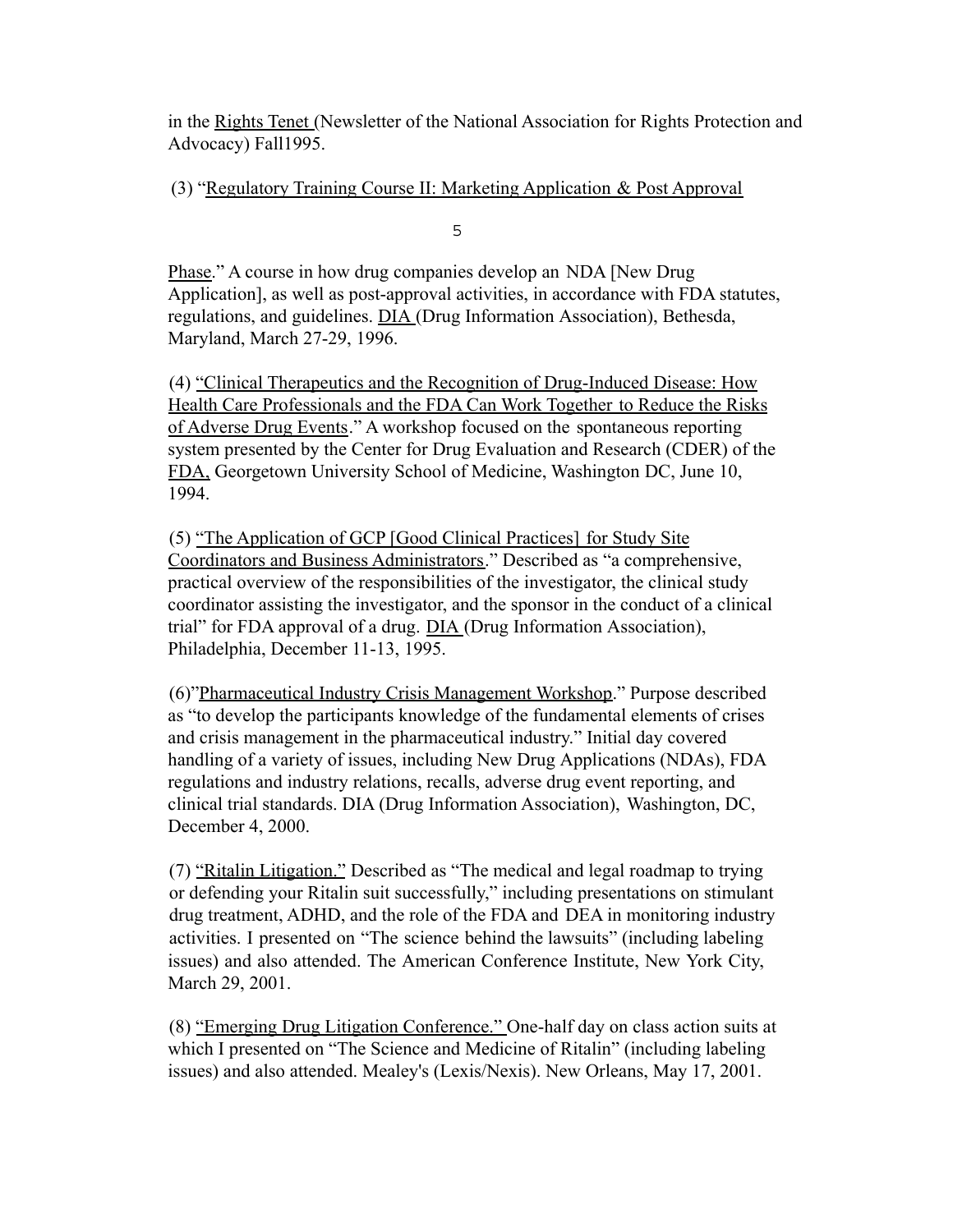(9) "Adverse Effects of SSRI Medications: A Medical Legal Conference." Labeling was a key issue at this conference focused on product liability. I presented on "Adverse Psychiatric Effects of SSRI Antidepressants" (including labeling issues) and attended conference. Extant Medical Legal Consulting. Philadelphia, October 4-5, 2002.

(10) "SSRI-Induced Stimulation, Suicidality and Violence in Children and

6

Adults." These were public presentations to two FDA Advisory Committee meetings on modifying the labeling for SSRI-induced suicidality in children. Each meeting involved the Psychopharmacologic Drugs Advisory Committee and the Pediatric Advisory Committee. I summarized evidence for a stimulant syndrome that causes suicidality and violence that should be included in the label. The label changes later adopted by the FDA closely parallel my suggestions in my presentations and publications. Bethesda, Maryland, February 2, 2004 and September 13, 2004.

(11) "Anti-Depressant Suicidality and Violence: More about Deception than Science. Observations Made at the FDA Hearings Press Conference, sponsored by the Alliance for Human Research protection (AHRP)." I address issues surrounding what kind of material gets into FDA-approved labels, including the limitations of that data. Other presenters discussed related issues. Bethesda, Maryland, September 14, 2004.

(12) "Stimulation, Violence and Suicide as Adverse Reactions to SSRIs in Children and Adults." Public Presentations and attendance at two FDAAdvisory Committee meetings on modifying the labeling for SSRI-induced suicidality in children (three days total). Each meeting involved the Psychopharmacologic Drugs Advisory Committee and the Pediatric Advisory Committee. I summarized evidence for a stimulant syndrome that causes suicidality and violence that should be included in the label. The label changes later adopted by the FDA closely parallel my suggestions in my presentations and publications. Bethesda, Maryland, February 2, 2004 and September 13, 2004.

(13) "Anti-Depressant Suicidality and Violence: More about Deception than Science. Observations Made at the FDA Hearings Press Conference, sponsored by the Alliance for Human Research protection (AHRP)." I address issues surrounding the quality of the data drug companies generate and what ultimately gets into FDA-approved labels. Other presenters discussed related issues. Bethesda, Maryland, September 14, 2004.

Selected Highlights as a Medical Expert, Researcher and Reformer: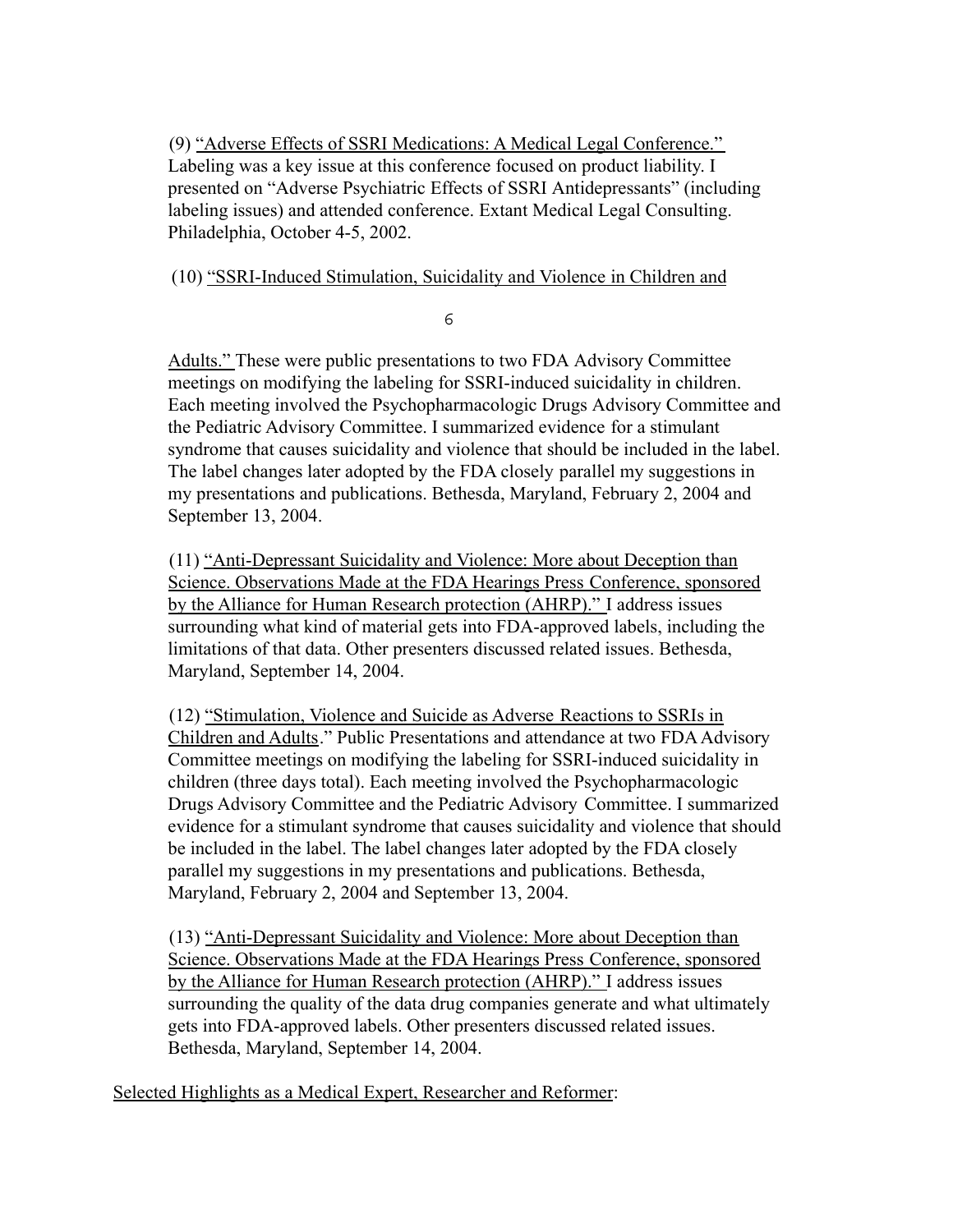(1) Starting in 1972, for approximately a decade, I devoted a considerable portion of my professional work to conducting an educational campaign to stop the resurgence of lobotomy and psychosurgery in North America, Europe and elsewhere. I worked closely with U.S. Senators, including J. Glenn Beall and Steve Symms, and U.S. Congressmen, including Louis Stokes and Ron Dellums. With them, I wrote legislation creating the federal Psychosurgery Commission, which declared psychiatric brain surgery experimental and unsuitable for clinical practice. My work with Congressmen Stokes and Dellums, press conferences we held together, and address I gave to the annual meeting of the Black Caucus helped stopped operations on institutionalized black children at the University of Mississippi in Jackson (see Professional Publications, Nos.

7

9, 23 and others). I called for Senator Ted Kennedy to have his Health Committee hold a hearing on psychosurgery and then testified. I was the psychiatric expert and consultant in Kaimowitz v. Department of Mental Health, Wayne County, Michigan (1973). The three-judge panel followed my testimony in an opinion that helped to stop lobotomy and psychosurgery in the state and federal facilities around the country. This is considered a landmark case in the history of psychiatry and the law. I wrote numerous books chapters and scientific articles, spoke at professional meetings and universities, and appeared as an expert on innumerable radio and television news reports and shows. My efforts stopped most of the known psychosurgery programs in Europe and North America including at NIH and the VA. Later on, in 2002, I was the psychiatric expert in a trial that ended favorably for the plaintiff and stopped psychosurgery at one of the last holdouts, the Cleveland Clinic (See Resume, Part VII, Case 52). My reform work, including the antipsychosurgery campaign, is documented in a book: International Center for the Study of Psychiatry and Psychology (Eds.) (2009). *The Conscience of Psychiatry: The Reform Work of Peter R. Breggin, MD*. Ithaca, New York: Lake Edge Press.

(2) Medical expert for the 100 or more combined Prozac product liability suits (1992-1994) against Eli Lilly, including the famous Wesbecker trial (Fentress et al.) that the drug company secretly settled in a controversial manipulation of the court system.

(3 Medical expert and consultant in many tardive dyskinesia malpractice and product liability suits.

(4 Medical expert in numerous criminal cases with defenses based on involuntary intoxication with psychiatric drugs.

(5) Invited Scientific Presenter on adverse drug effects in children at the November 1998 National Institutes of Health (NIH) Consensus Development Conference on the Diagnosis and Treatment of Attention Deficit Disorder.

(6) Medical consultant for the FAA (Federal Aviation Agency) concerning effects of SSRIs on pilots (1998-2000).

(7) Testimony before the Food and Drug Administration (FDA) on the dangers of SSRI antidepressants in children (February 2004). The published opinion of the FDA panel closely paralleled my testimony and publications about the overall risk of stimulation (activation) with the potential for agitation, violence and suicide.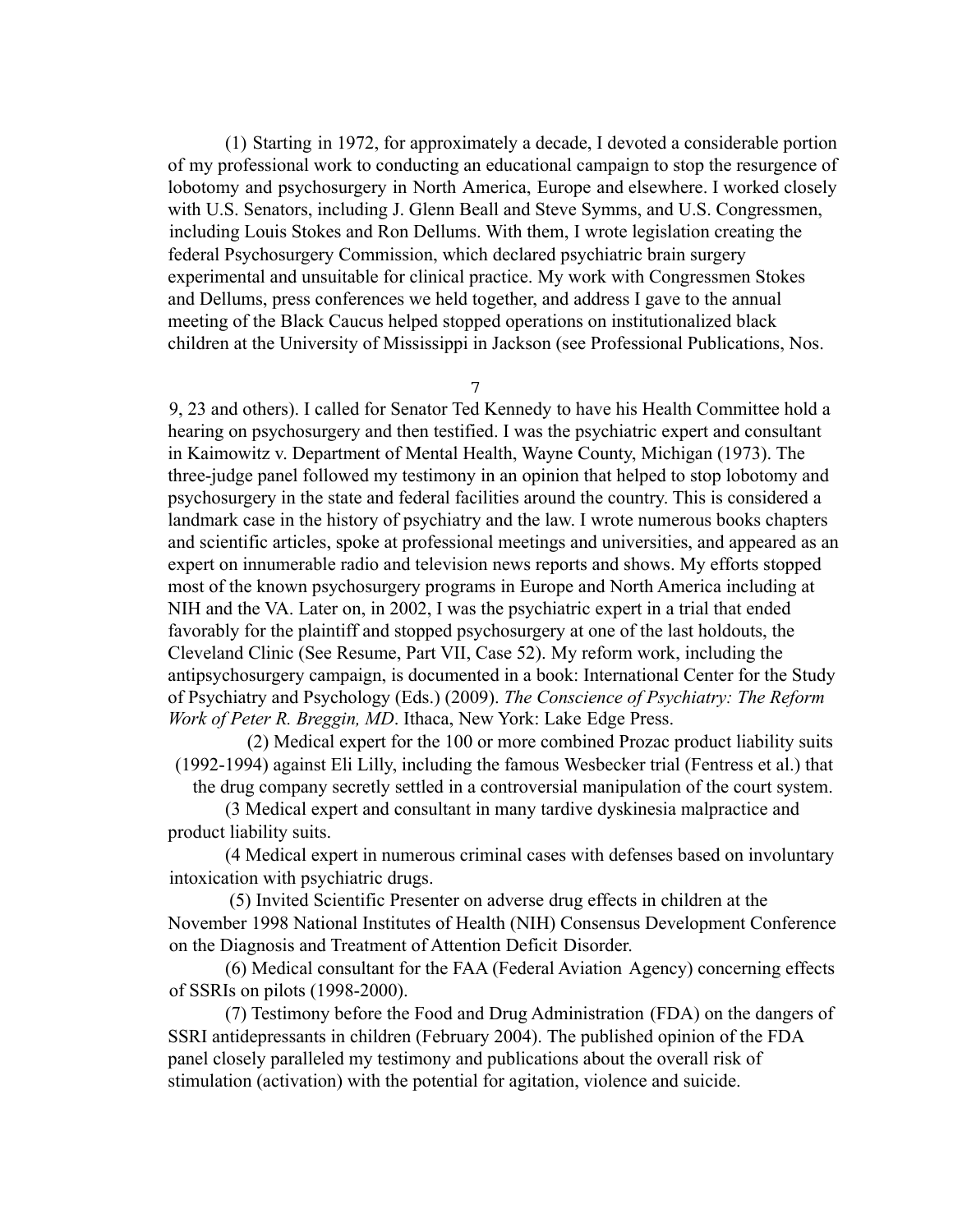## Memberships:

Current: American Psychiatric Association (Life Member) Canadian Psychiatric Association

Until approximately 2005-6 Royal Society of Medicine Regulatory Affairs Professionals Society (RAPS) Drug Information Association (DIA) American Psychological Association World Association of Medical Editors American Orthopsychiatric Association (Fellow)

8

#### Medical Licenses:

New York State, Washington, D.C., Maryland, and Virginia (last three inactive)

## *III. PROFESSIONAL BOOKS*

1. College Students in a Mental Hospital: Contribution to the Social Rehabilitation of the Mentally Ill (New York, Grune & Stratton, 1962) (jointly authored by Carter Umbarger, James Dalsimer, Andrew Morrison, and Peter Breggin).

2. Electroshock: Its Brain-Disabling Effects (Springer, NY, 1979).

3. Psychiatric Drugs: Hazards to the Brain (Springer, NY, 1983).

4. Toxic Psychiatry (St. Martin's, NY, 1991).

5. Beyond Conflict (St. Martin's, NY, 1992).

6. Talking Back to Prozac (with Ginger Breggin) (St. Martin's, NY, 1994). 7.

The War Against Children (with Ginger Breggin) (St. Martin's, NY, 1994).

8. Psychosocial Approaches to Deeply Disturbed Persons (senior editor) (Haworth Press, NY, 1996).

9. Brain-Disabling Treatments in Psychiatry: Drugs, Electroshock and the Role of the FDA (Springer, NY, 1997).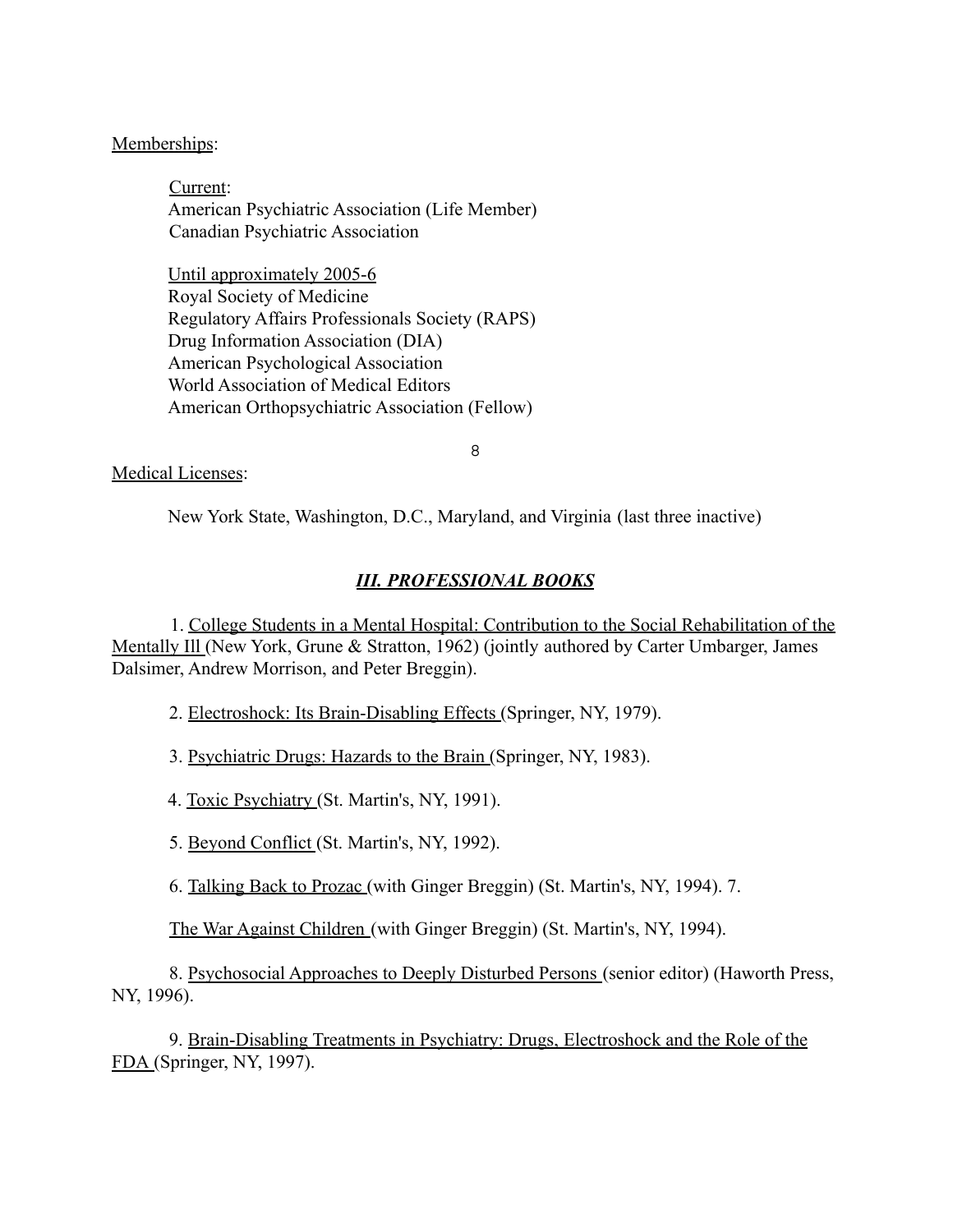10. The Heart of Being Helpful: Empathy and the Creation of a Healing Presence (Springer, NY, 1997; new paperback edition in 2006).

11. Talking Back To Ritalin (Common Courage Press, ME, 1998).

12. The War Against Children of Color: Psychiatry Targets Inner City Children. (Common Courage Press, ME, 1998) (with Ginger Breggin) Revision and update of The War Against Children.

13. Your Drug May Be Your Problem: How and Why To Stop Taking Psychiatric Medications. (Perseus Books, Cambridge, MA, 1999) (Co-authored by David Cohen, Ph.D).

14. Reclaiming Our Children: A Healing Solution to a Nation in Crisis. (Perseus Books, Cambridge, MA, 2,000).

9 15. Talking Back to Ritalin, Revised Edition. (Perseus Books, Cambridge, MA, 2001).

16. The Antidepressant Fact book. (Perseus Books, Cambridge, MA, 2001).

17. Dimensions of Empathic Therapy (jointly co-edited by Ginger Breggin and Fred Bemak) (Springer Publishing Company, NY, 2002).

18. The Ritalin Fact Book. (Perseus Books, Cambridge, MA, 2002).

19. Your Drug May Be Your Problem: How and Why To Stop Taking Psychiatric Medications, Second Edition. (Perseus Books, Cambridge, MA, 2007) (Co-authored by David Cohen, Ph.D).

20. Brain-Disabling Treatments in Psychiatry: Drugs, Electroshock and the Psychopharmaceutical Complex, Second Edition (Springer Publishing Company, NY, 2008).

21. Medication Madness: The Role of Psychiatric Drugs in Cases of Violence, Suicide, and Crime. (St. Martin's Press, NY, 2008).

22. Wow, I'm an American! How to Live Like Our Nation's Heroic Founders. (Lake Edge Press, Ithaca, NY, 2009).

23. Psychiatric Drug Withdrawal: A Guide for Prescribers, Therapists, Patients and their Families. (Springer Publishing Company, NY, 2013).

24. Guilt, Shame and Anxiety: Understanding and Overcoming Negative Emotions. (Prometheus Books, Amherst, NY, 2014).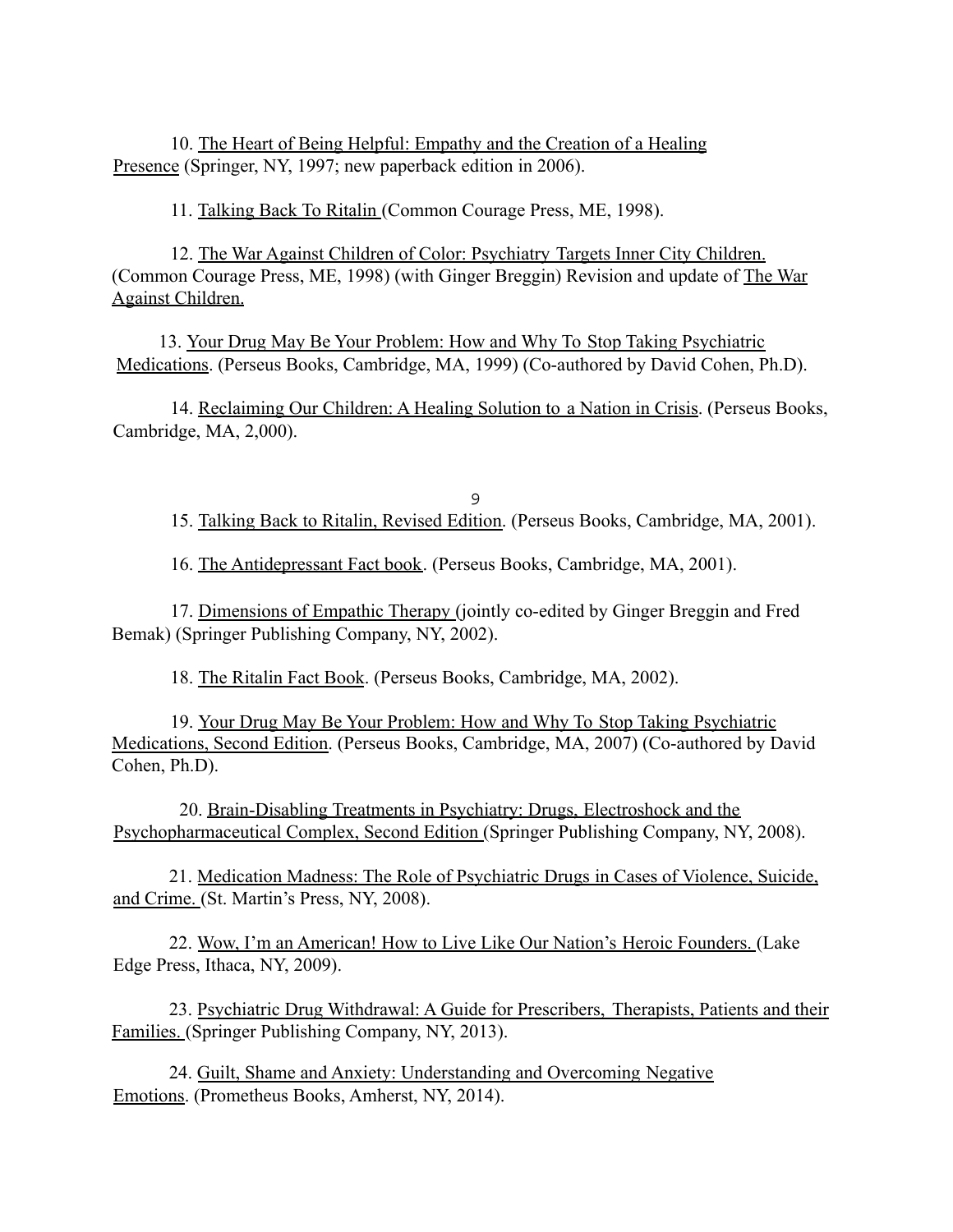#### *IV. PEER-REVIEWED PUBLICATIONS*

1. Breggin, Peter. "The Psychophysiology of Anxiety." Journal of Nervous Mental Diseases, 139, 558-568, 1964.

2. Breggin, Peter. "Coercion of Voluntary Patients in an Open Hospital." Archives of General Psychiatry, 10:173-181, 1964. Reprinted with a new introduction in Edwards, R.B. (ed): Psychiatry and Ethics. Buffalo, Prometheus Books, 1982, and in Edwards, R.B. (ed): Ethics of Psychiatry. Amherst, New York, Prometheus Books, 1997.

3. Breggin, Peter. "The Sedative-like Effect of Epinephrine." Archives of General Psychiatry, 12, 255-259, 1965.

4. Malev, J.S, Breggin, P.R., et al. "For Better or for Worse: A Problem in Ethics." International Psychiatric Clinics, 2(3), 603-24, 1965.

10 5. Breggin, Peter. "Psychotherapy as Applied Ethics." Psychiatry, 34:59-75, 1971.

6. Breggin, Peter. "Lobotomy: An Alert." American Journal of Psychiatry, 129:97, 1972.

7. Breggin, Peter. "Psychosurgery." Journal of the American Medical Association (JAMA), 226:1121, 1973.

8. Breggin, Peter. "The Second Wave of Psychosurgery." M/H (Mental Health), 57:10- 13, 1973.

9. Breggin, Peter. "Therapy as Applied Utopian Politics." Mental Health and Society, 1:129-146, 1974.

10. Lundy PJ and Breggin, Peter. "Psychiatric oppression of prisoners." Psychiatric Opinion. 11(3):30-7, 1974.

11. Breggin, Peter. "Psychosurgery for Political Purposes." Duquesne Law Review, 13:841-862, 1975.

12. Breggin, Peter. "Psychiatry and Psychotherapy as Political Processes." American Journal of Psychotherapy, 29:369-382, 1975.

13. Breggin, Peter. "Madness is a Failure of Free Will; Therapy Too Often Encourages It." Psychiatric Quarterly, 53:61-68, 1981. Originally published (in French) in Verdiglione A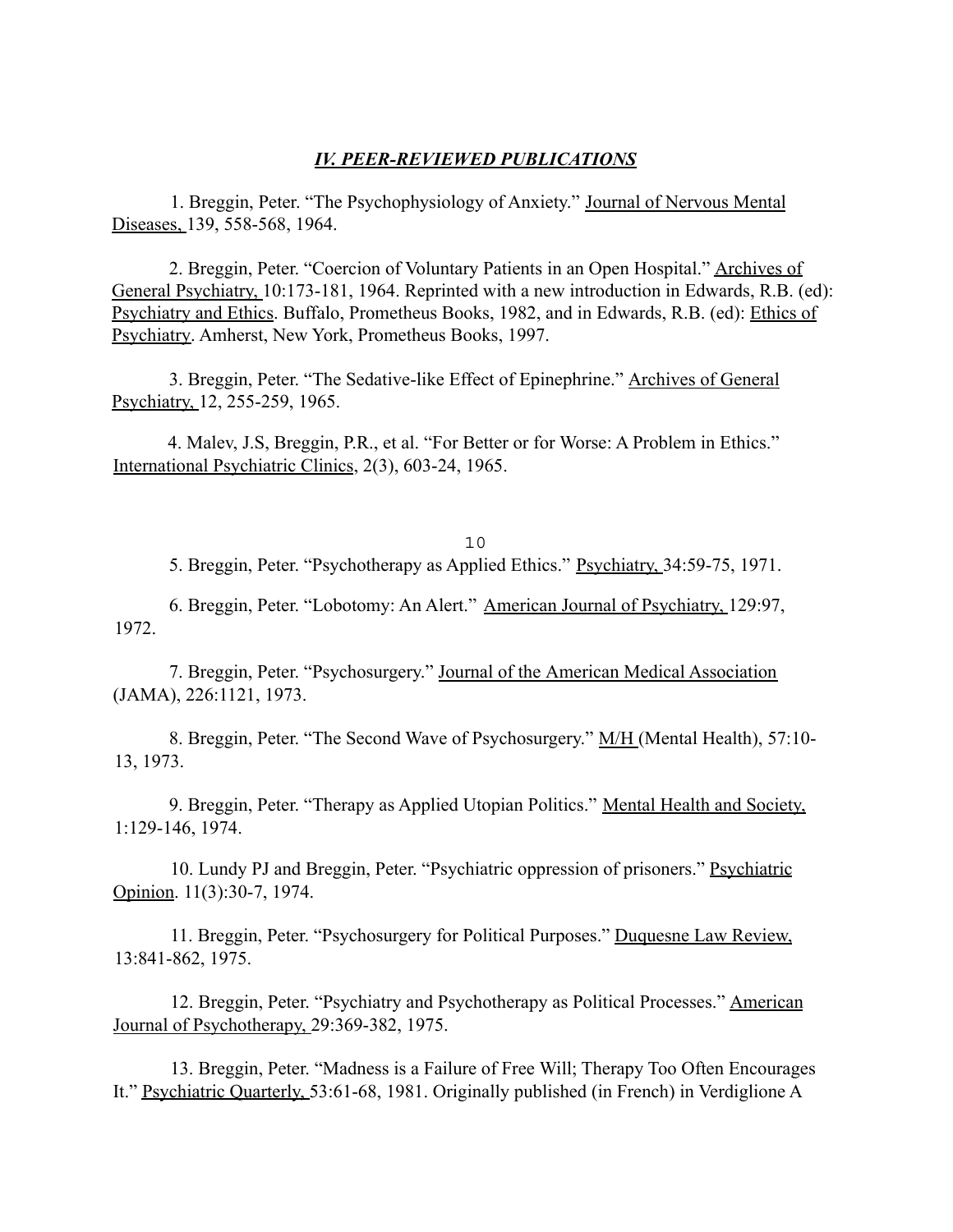(ed):La Folie Dans La Psychoanalyse. Paris, Payot, 1977.

14. Breggin, Peter. "Electroconvulsive therapy for depression." New England Journal of Medicine, 27;303(22):1305-6, 1980.

15. Breggin, Peter. "Electroshock Therapy and Brain Damage: The Acute Organic Brain Syndrome as Treatment." Behavior and Brain Sciences, 7:24-25, 1984.

16. Breggin, Peter. "Neuropathology and Cognitive Dysfunction from ECT." Electroconvulsive Consensus Development Conference Programs and Abstracts, pp. 59-64, 1985. Sponsored by the National Institute of Mental Health and the NIH Office of Medical Applications Research. Bethesda, Maryland, June 10-12, 1985 at the National Institutes of Health.

17. Breggin, Peter. "Neuropathology and Cognitive Dysfunction from ECT." Psychopharmacology Bulletin, 22:476-479, 1986.

18. Breggin, Peter. "Brain damage from nondominant ECT." American Journal of Psychiatry, 143(10):1320-1, 1986.

#### 11

19. Breggin, Peter and de Girolamo, G. "Ellettroshock: Tra Rischioiatrogeno e Mito Terapeutico." Quaderni Italiani di Psychiatrica, 6:497-540, 1987.

20. Breggin, Peter. "Precious the Crow." Voices (Journal of the American Academy of Psychotherapists), 23:32-42, Summer 1987.

21. Breggin, Peter. "The Three Dynamics of Human Progress: A Unified Theory Applicable to Individuals, Institutions and Society." Review of Existential Psychology and Psychiatry, 21(1-3):97-123, 1988-89.

22. Breggin, Peter. "Addiction to Neuroleptics?" American Journal of Psychiatry, 146(4):560, 1989.

23. Breggin, Peter. "Dr. Breggin replies." American Journal of Psychiatry, 146(9):1240, 1989.

24. Breggin, Peter. "Brain Damage, Dementia and Persistent Cognitive Dysfunction Associated with Neuroleptic Drugs: Evidence, Etiology, Implications." Journal of Mind Behavior, 11:425-464, 1990.

25. Breggin, Peter. "Psychotherapy in the Shadow of the Psycho-Pharmaceutical Complex," Voices (journal of the American Academy of Psychotherapists), 27:15-21, 1991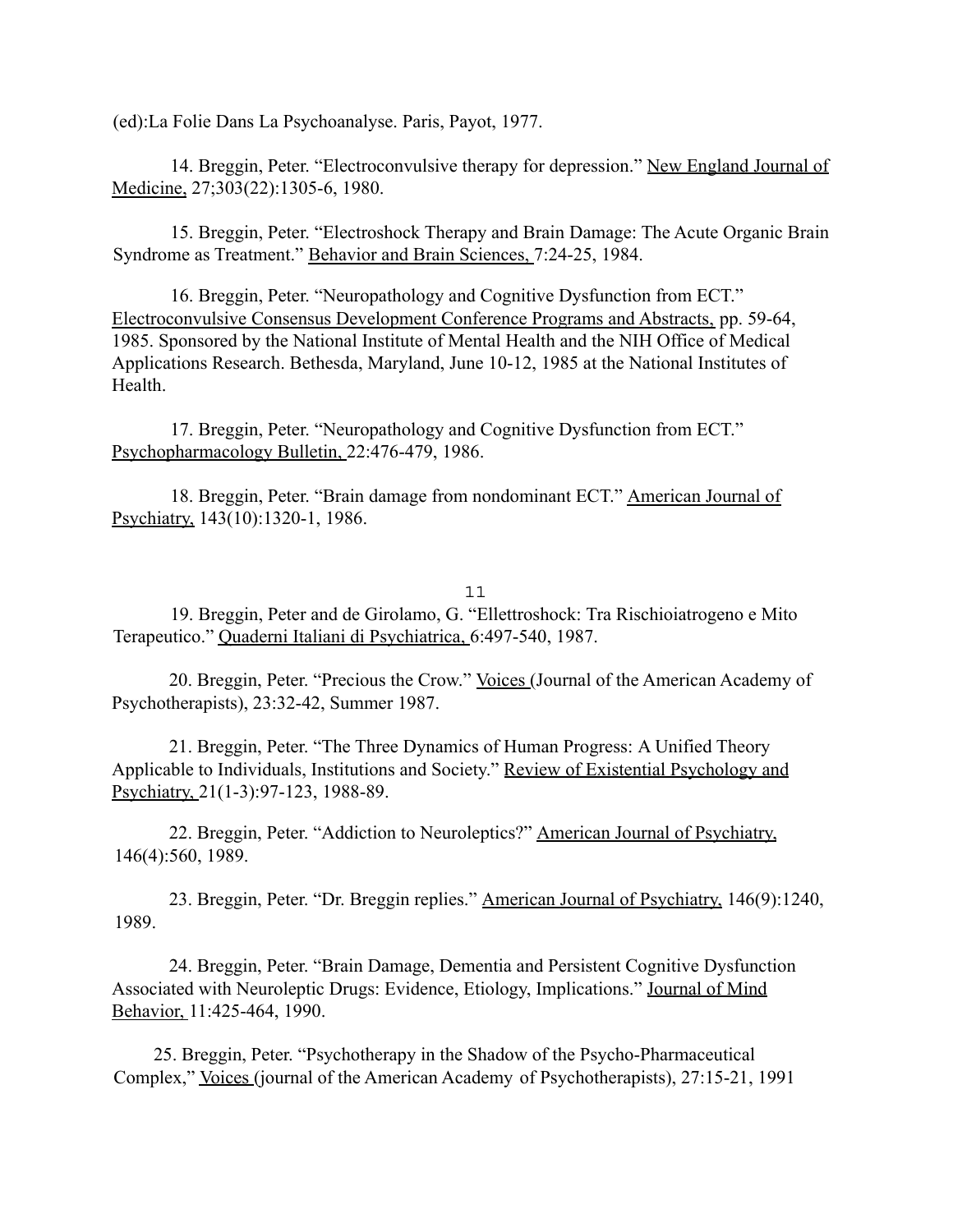26. Weinberg MH and Breggin, Peter. "The homeless mentally ill." American Journal of Psychiatry, 148(5):690-1, 1991.

27. Breggin, Peter. "A Case of Fluoxetine-induced Stimulant Side Effects with Suicidal Ideation Associated with a Possible Withdrawal Syndrome ('Crashing')." International Journal of Risk & Safety in Medicine, 3:325-328, 1992

28. Breggin, Peter. "Parallels Between Neuroleptic Effects and Lethargic Encephalitis: The Production of Dyskinesias and Cognitive disorders." Brain and Cognition, 23:8-27, 1993.

29. Breggin, Peter and Breggin, Ginger Ross. "A Biomedical Programme for Urban Violence Control in the US: The Dangers of Psychiatric Social Control." Changes: An International Journal of Psychology and Psychotherapy, 11(1) (March):59-71, 1993.

30. Breggin, Peter. "Psychiatry's Role in the Holocaust." International Journal of Risk and Safety in Medicine, 4:133-148, 1993. Adapted from a paper delivered at "Medical Science Without Compassion" in Cologne, Germany and published in the conference proceedings.

31. Breggin PR. "Genetics and crime." Science, 262(5139):1498, 1993.

32. Breggin, Peter. "Encephalitis lethargica." Journal of Neuropsychiatry and Clinical Neurosciences, 7(3), 387, 1995.

#### 12

33. Breggin, Peter. "Campaigns Against Racist Federal Programs by the Center for the Study of Psychiatry and Psychology." Journal of African American Men, 1(3), 3-22, Winter 1995/96.

34. Breggin, Peter. "Should the Use of Neuroleptics Be Severely Limited?" Changes: An International Journal of Psychology and Psychotherapy, 14:62-66 March 1996.

35. Breggin, Peter and Breggin, Ginger Ross. "The Hazards of Treating 'Attention Deficit/Hyperactivity Disorder' with Methylphenidate (Ritalin)" Journal of College Student Psychotherapy, 10:55-72, 1996.

36. Breggin, Peter. "Psychotherapy in Emotional Crises without Resort to Psychiatric Medication." The Humanistic Psychologist, 25:2-14, 1998.

37. Breggin, Peter. "Analysis of Adverse Behavioral Effects of Benzodiazepines with a Discussion of Drawing Scientific Conclusions from the FDA's Spontaneous Reporting System." Journal of Mind and Behavior, 19:21-50, 1998.

38. Breggin, Peter. "Electroshock: Scientific, ethical, and political issues." International Journal of Risk & Safety In Medicine, 11:5-40, 1998.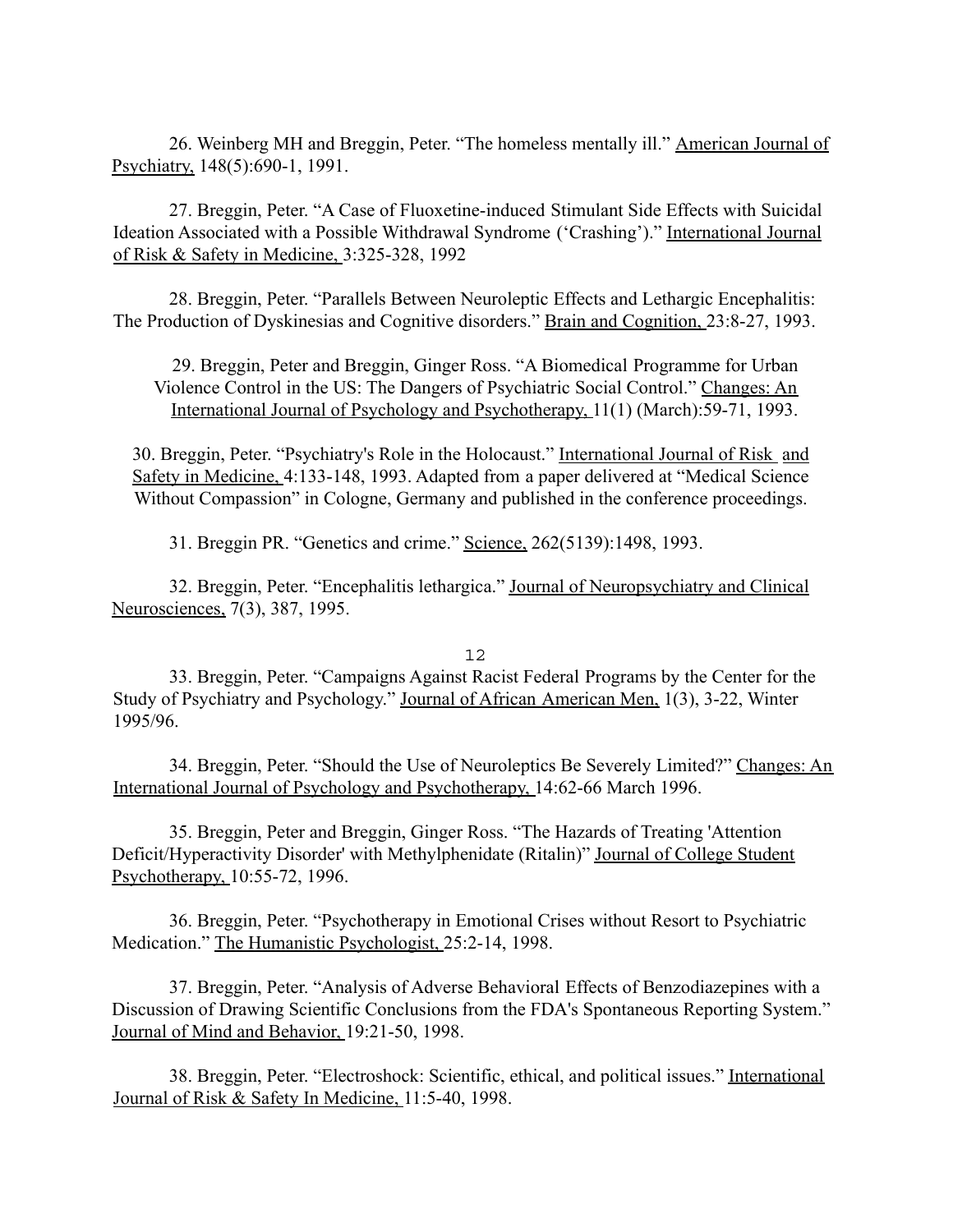39. Breggin, Peter. "Does clozapine treatment cause brain disease?" Archives of General Psychiatry, 55(9):845, 1998.

40. Breggin, Peter. "Psychostimulants in the treatment of children diagnosed with ADHD: Part I—Acute risks and psychological effects." Ethical Human Sciences and Services, 1:13-33, 1999.

41. Breggin, Peter. "Psychostimulants in the treatment of children diagnosed with ADHD: Part II—Adverse effects on brain and behavior." Ethical Human Sciences and Services, 1:213-241, 1999.

42. Breggin, Peter. "Psychostimulants in the treatment of children diagnosed with ADHD: Risks and mechanism of action." International Journal of Risk and Safety in Medicine, 12 (1), 3-35, 1999. (Simultaneously published version of #'s 24 and 25)

43. Breggin, Peter. "Empathic self-transformation and love in individual and family therapy." Humanistic Psychologist, 27:267-282, 1999.

44. Breggin, Peter. "Treatment of attention-deficit/hyperactivity disorder." Journal of the American Medical Association, 281(16):1490-1, 1999.

45. Breggin, Peter. "What psychologists and psychotherapists need to know about ADHD and stimulants." Changes: An International Journal of Psychology and Psychotherapy, 18:13-23,

13

Spring 2000

46. Breggin, Peter. "The NIMH multimodal study of treatment for attention deficit/hyperactivity disorder: A critical analysis." International Journal of Risk and Safety in Medicine, 13:15-22, 2000. Also published in Ethical Human Sciences and Services.

47. Breggin, Peter. "MTA study has flaws." Archives of General Psychiatry, 58:1184, 2001.

48. Breggin, Peter. "Empowering social work in the era of biological psychiatry." [The annual Ephraim Lisansky lecture of the University of Maryland School of Social Work.] Ethical Human Sciences and Services, 3:197-206, 2001.

49. Breggin, Peter. "Questioning the treatment for ADHD." Science, 291(5504):595, 2001.

50. Breggin, Peter. "Fluvoxamine as a cause of stimulation, mania, and aggression with a critical analysis of the FDA-approved label." International Journal of Risk and Safety in Medicine, 14: 71-86, 2002. Simultaneously published in Ethical Human Sciences and Services,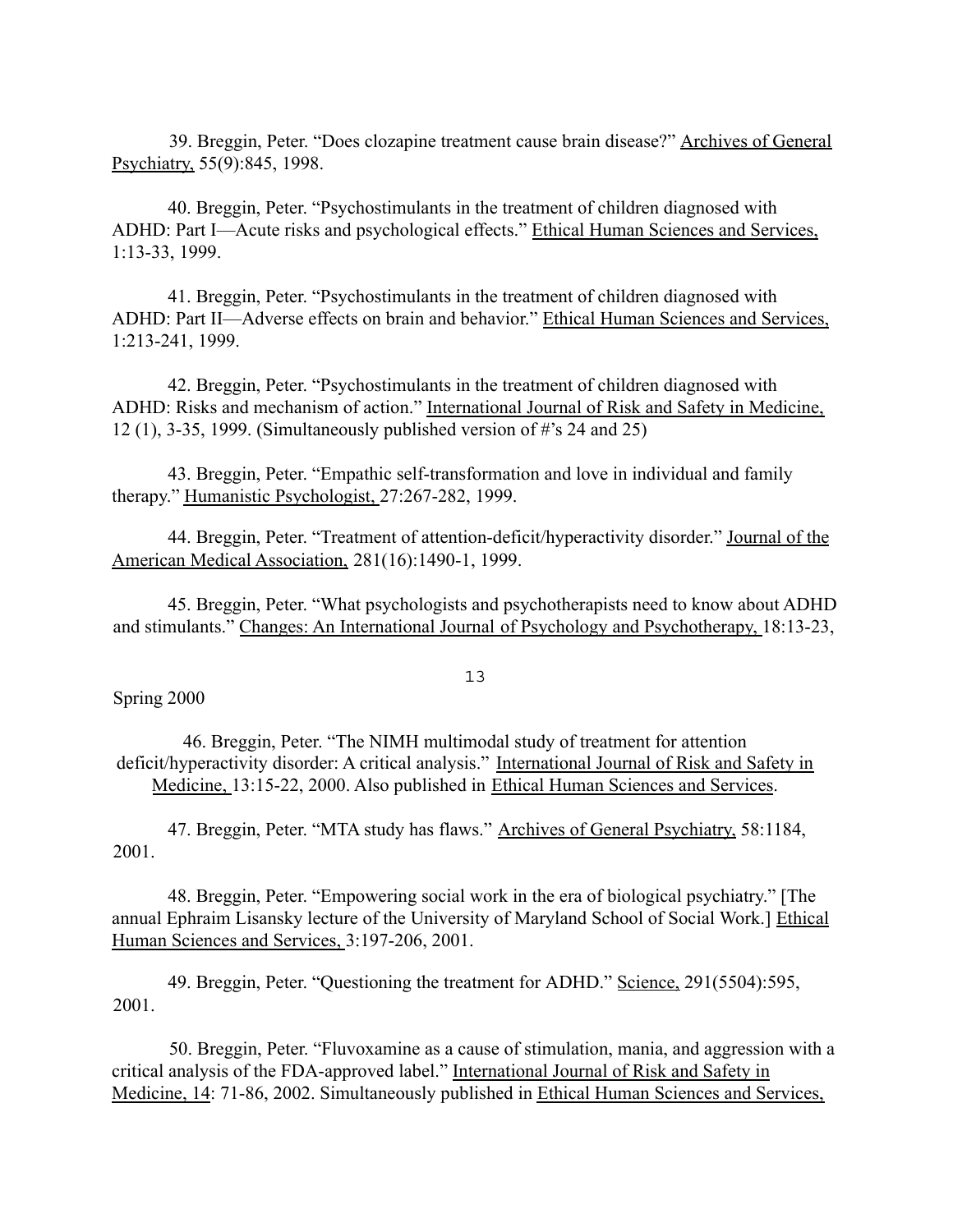4, 211-227, 2002.

51. Breggin, Peter. "Psychopharmacology and human values." Journal of Humanistic Psychology, 43: 34-49, 2003.

52. Breggin, Peter. "Suicidality, violence and mania caused by selective serotonin reuptake inhibitors (SSRIs): A review and analysis." International Journal of Risk and Safety in Medicine, 16: 31-49, 2003/2004. Simultaneously published in Ethical Human Sciences and Services, 5:225-246, 2003.

53. Breggin, Peter. "Re: Mud Splatters." British Medial Journal, October 14, 2004.

54. Breggin, Peter. "Recent U.S., Canadian and British regulatory agency actions concerning antidepressant-induced harm to self and others: A review and analysis." Ethical Human Psychology and Psychiatry, 7, 7-22, 2005. Simultaneously published in the International Journal of Risk and Safety in Medicine, 16, 247-259, 2005.

55. Breggin, Peter. "Recent regulatory changes in antidepressant labels: Implications for activation (stimulation) in clinical practice." Primary Psychiatry, 13, 57-60, 2006.

56. Breggin, Peter. "Court filing makes public my previously suppressed analysis of Paxil's effects." Ethical Human Psychology and Psychiatry, 8, 77-84, 2006.

57. Breggin, Peter. "How GlaxoSmithKline suppressed data on Paxil-induced akathisia: Implications for suicide and violence." Ethical Human Psychology and Psychiatry, 8, 91-100, 2006.

14

58. Breggin, Peter. "Drug company suppressed data on paroxetine-induced stimulation: Implications for violence and suicide." Ethical Human Psychology and Psychiatry, 8, 255-263, 2006.

59. Breggin, Peter. "Intoxication anosognosia: The spellbinding effect of psychiatric drugs." Ethical Human Psychology and Psychiatry, 8, 201-215, 2006. Simultaneously published in the International Journal of Risk and Safety and Medicine, *19*, 3-15, 2007.

60. Breggin, Peter. "ECT damages the brain: Disturbing news for patients and shock doctors alike." Ethical Human Psychology and Psychiatry, 9, 83-86, 2007.

61. Breggin, Peter and Breggin, Ginger Ross. "Exposure to SSRI antidepressants in utero causes birth defects, neonatal withdrawal symptoms and brain damage." Ethical Human Psychology and Psychiatry, 10, 5-9, 2008.

62. Donald Marks; Breggin, Peter; and Braslow, Derek. "Homicidal ideation causally related to therapeutic medications." Ethical Human Psychology and Psychiatry, 10, 134-145,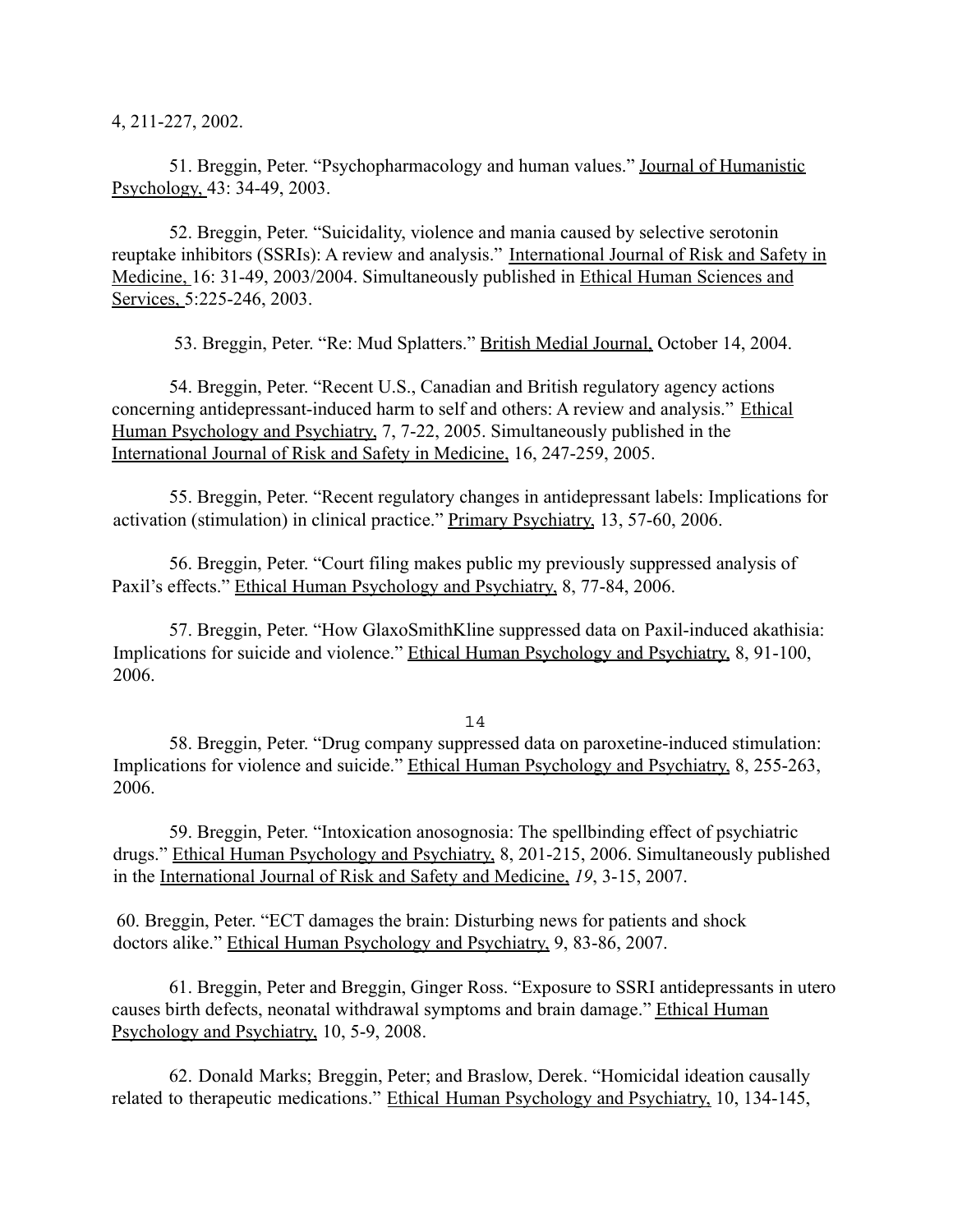2008.

63. Breggin, Peter "Practical Applications: 22 Guidelines for Counseling and Psychotherapy." Ethical Human Psychology and Psychiatry, 10, 43-57, 2008.

64. Breggin, Peter. "Antidepressant-induced suicide, violence, and mania: Risks for military personnel." Ethical Human Psychology and Psychiatry, 12, 111-121, 2010.

65. Breggin, Peter. "The FDA should test the safety of ECT machines." International Journal of Risk & Safety in Medicine, 22, 89-92, 2010.

66. Breggin, Peter. "Psychiatric drug-induced Chronic Brain Impairment (CBI): Implications for longterm treatment with psychiatric medication." International Journal of Risk & Safety in Medicine, 23: 193-200, 2011.

67. Breggin, Peter. "The Rights of Children and Parents in Regard to Children Receiving Psychiatric Drugs." Children & Society, 28, 231-241, 2014.

68. van Daalen-Smith, Cheryl; Adam, Simon; Breggin, Peter; and LeFrançois, Brenda A. "The Utmost Discretion: How Presumed Prudence Leaves Children Susceptible to Electroshock." Children & Society, 28, 205-217, 2014.

69. Breggin, Peter. "The biological evolution of guilt, shame and anxiety: A new theory of negative legacy emotions." Medical Hypotheses, 85, 17-24, 2015.

70. Breggin, Peter. "Understanding and helping people with hallucinations based on the theory of negative legacy emotions." Humanistic Psychologist, 43, 70-87, 2015.

15

71. Breggin, Peter. "Rational Principles of Psychopharmacology for Therapists, Healthcare Providers and Clients." Journal of Contemporary Psychotherapy, 46, 1-13, 2016.

72. Breggin, Peter. "Extreme psychospiritual states versus organic brain disease: Bringing together science and the human factor." Journal of Humanistic Psychology, 59, 686- 696, 2019.

73. Breggin, P. and Stolzer, J. "Psychological Helplessness and Feeling Undeserving of Love: Windows into Suffering and Healing." The Humanistic Psychologist, June 2020, 48 (2). In Press.

74. Breggin, Peter. Moving past the vaccine/autism controversy - to examine potential vaccine neurological harms. International Journal of Risk & Safety in Medicine, 1 (2020) 1-15 1 DOI 10.3233/JRS-200052 IOS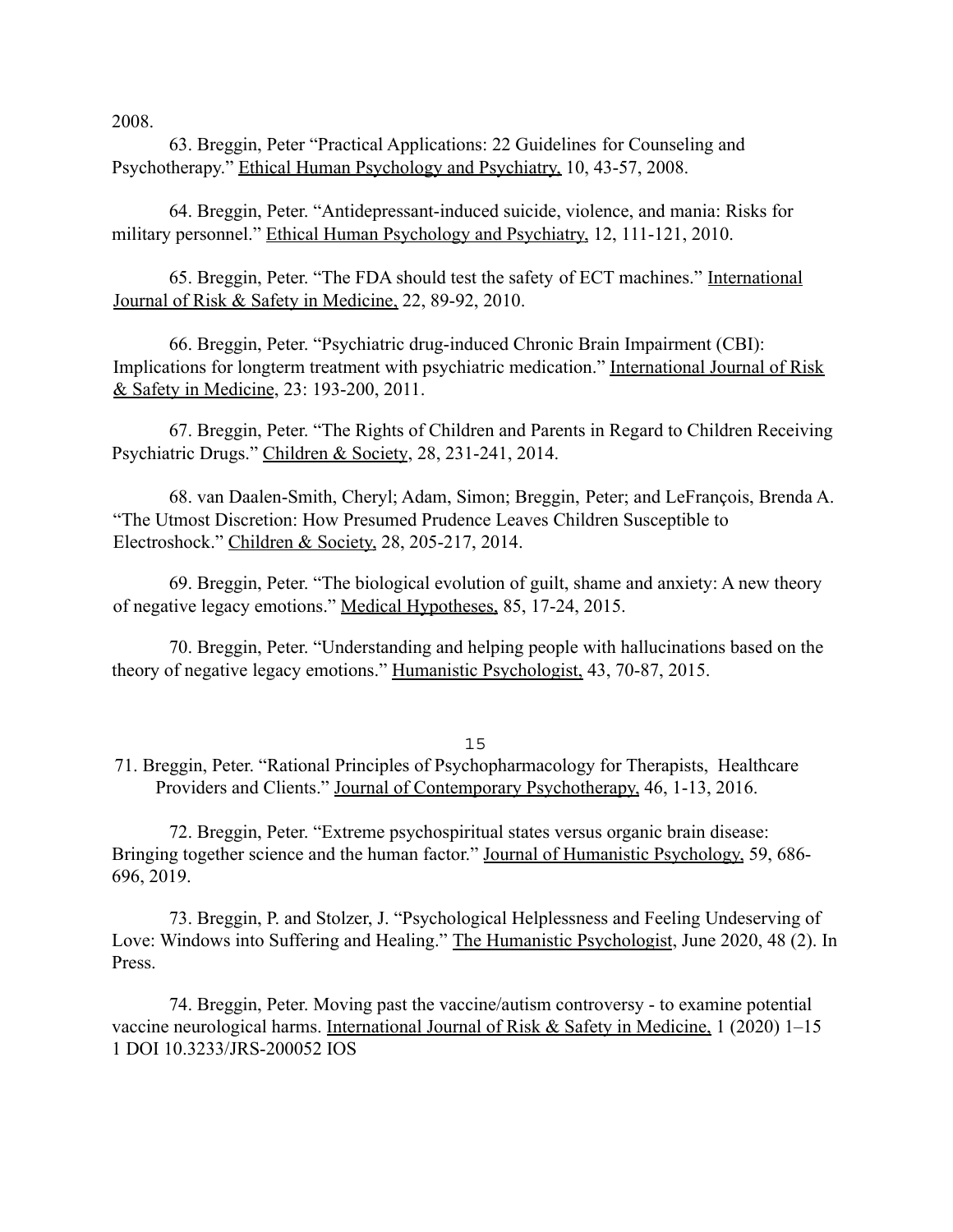## *V. CHAPTERS IN PROFESSIONAL BOOKS, LETTERS TO THE EDITOR IN PUBLIC MEDIA, AND OTHER SELECTED PUBLICATIONS*

1. "The college student and the mental patient." In College Student Companion Program: Contribution to the Social Rehabilitation of the Mentally Ill. Rockville, Maryland; National Institute of Mental Health, 1962.

2. "Brain Surgery." *The Boston Globe*, October 20, 1972, page 18.

3. "Psychosurgery for the control of violence: a critical review." Chapter IV in Fields W, Sweet W (eds): Neural Bases of Violence and Aggression. St. Louis: Warren H. Green Publisher, 1975.

4. "Needed: Voluntarist Psychiatrist." Reason, 7(5): 6-11, 1975.

5. "A Libertarian Psychology: Self Ownership - A Condition for Happiness." Humanist, 39(3):28-31, 1979.

6. "Brain-disabling therapies." In Valenstein E (ed): The Psychosurgery Debate. San Francisco, WH Freeman, 1980.

7. "Disabling the brain with electroshock." In Dongier M, Wittkower ED (eds): Divergent Views in Psychiatry. Hagerstown, Maryland: Harper and Row, 1981.

8. "Psychosurgery as brain-disabling therapy." In Dongier M, Wittkower D (eds): Divergent Views in Psychiatry. Hagerstown, Maryland: Harper and Row, 1981.

9. "The return of lobotomy and psychosurgery." Reprinted with a new introduction in

16

Edwards RB (ed): Psychiatry and Ethics, pp. 350-382. Buffalo, Prometheus Books, 1982. Originally published in the Congressional Record, February 24, 1972, E1602-E1612. First reprinted in Quality of Health Care-Human Experimentation: Hearings Before Senator Edward Kennedy's Subcommittee on Health, US Senate, Washington, D.C., US Government Printing Office, 1973.

10. "Iatrogenic helplessness in authoritarian psychiatry." In Morgan RF (ed): The Iatrogenics Handbook. Toronto, IPI Publishing Company, 1983.

11. "Workshop on medication." In CSP: Choices and Challenges. Proceedings of the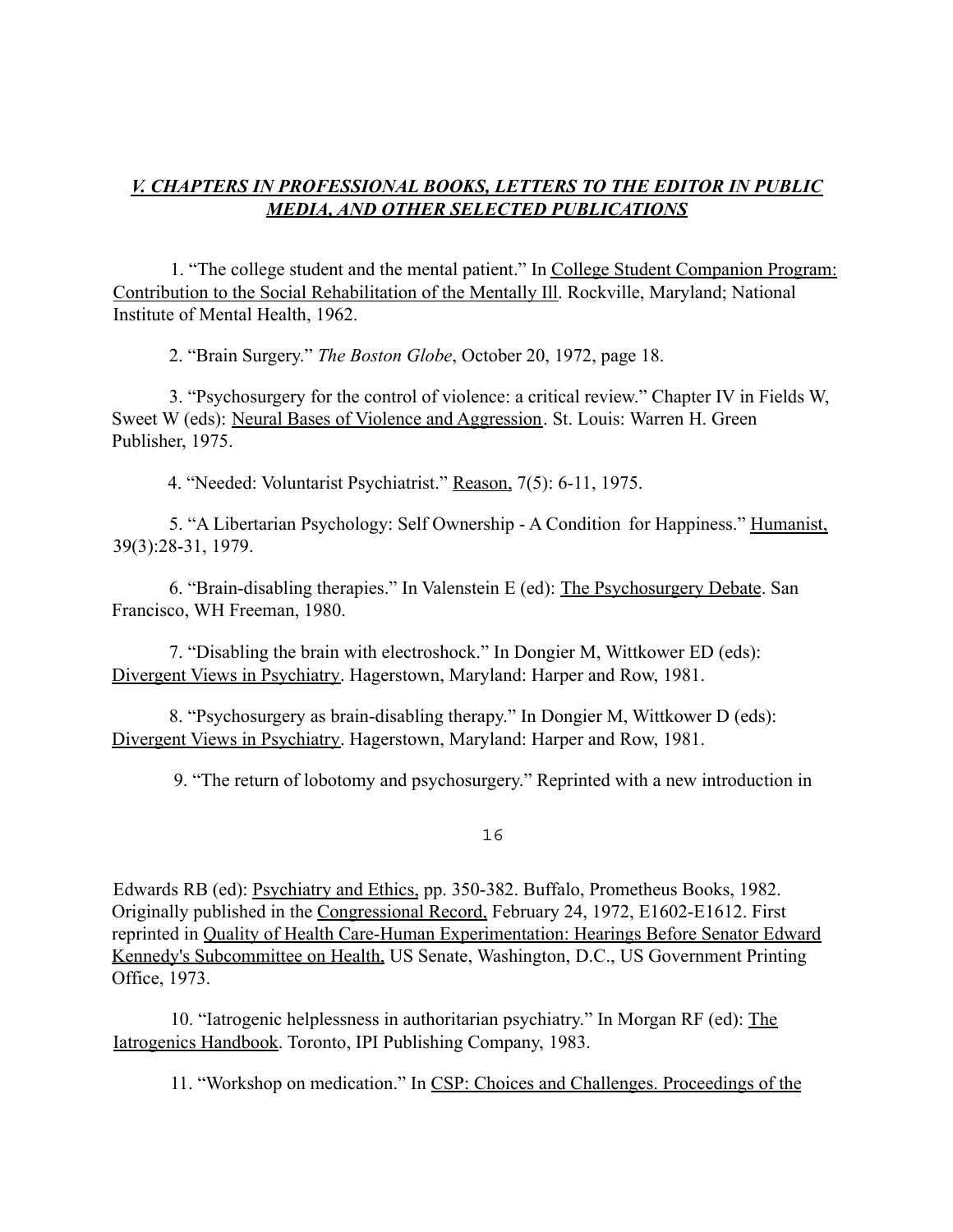Seventh National Conference of the Community Support Program of the National Institute of Mental Health, 1985. U.S. Department of Health and Human Services, National Institute of Mental Health, pp. 92-95. Rockville, Maryland, 1986.

12. "Sex and love: sexual dysfunction as a spiritual disorder." In Shelp EE (ed): Sexuality and Medicine. Boston: D. Reidel, 1987.

13. "A hierarchy of values for evaluating human progress on an individual, institutional and societal basis," in Kollenda K (ed): Ethical Individualism and Organizations. New York: Praeger, 1988.

14. "The President's Sleeping Pill and Its Makers." *The New York Times*, Feb 10, 1992, page 24.

15. "U.S. Hasn't Given Up Linking Genes to Crime." *The New York Times*, Sept. 18, 1992, page A34.

16. "Psychiatry Doesn't Cure Unhappiness." *The New York Times*, Sept 10, 1993, page 20.

17. "Another View: Talking Back to Prozac." *Psychology Today*, July 1994*.* https://www.psychologytoday.com/us/articles/199407/another-view-talking-back-prozac

18. "Let's Not 'Treat' the Problem of Homelessness With Drugs." *The New York Times*, June 27, 1994, page 16.

19. "On the Couch, Culture Affects All." *The New York Times*, Dec 7, 1995, page 30.

20. "Psychiatry Doesn't Help Mental Health Cause." *The New York Times*, March 8, 1995, page 24.

21. "No, Don't Relax Ban." *The New York Times*, Nov 5, 1996.

22. "Whose Attention Disorder Does Ritalin Treat?" *The New York Times*, May 15, 1996.

#### 17

23. "Introduction: Spearheading a Transformation." In Peter R. Breggin and E. Mark Stern (eds): Psychosocial Approaches to Deeply Disturbed Persons. The Haworth Press, Inc., 1996, pp. 1-7.

24. "A Dangerous Assignment." In Rosenthal, Howard G. (Ed.). Favorite Counseling and Therapy Homework Assignments: Leading Therapists Share Their Most Creative Strategies. Philadelphia: Brunner-Routledge, pp. 58-59, 1998.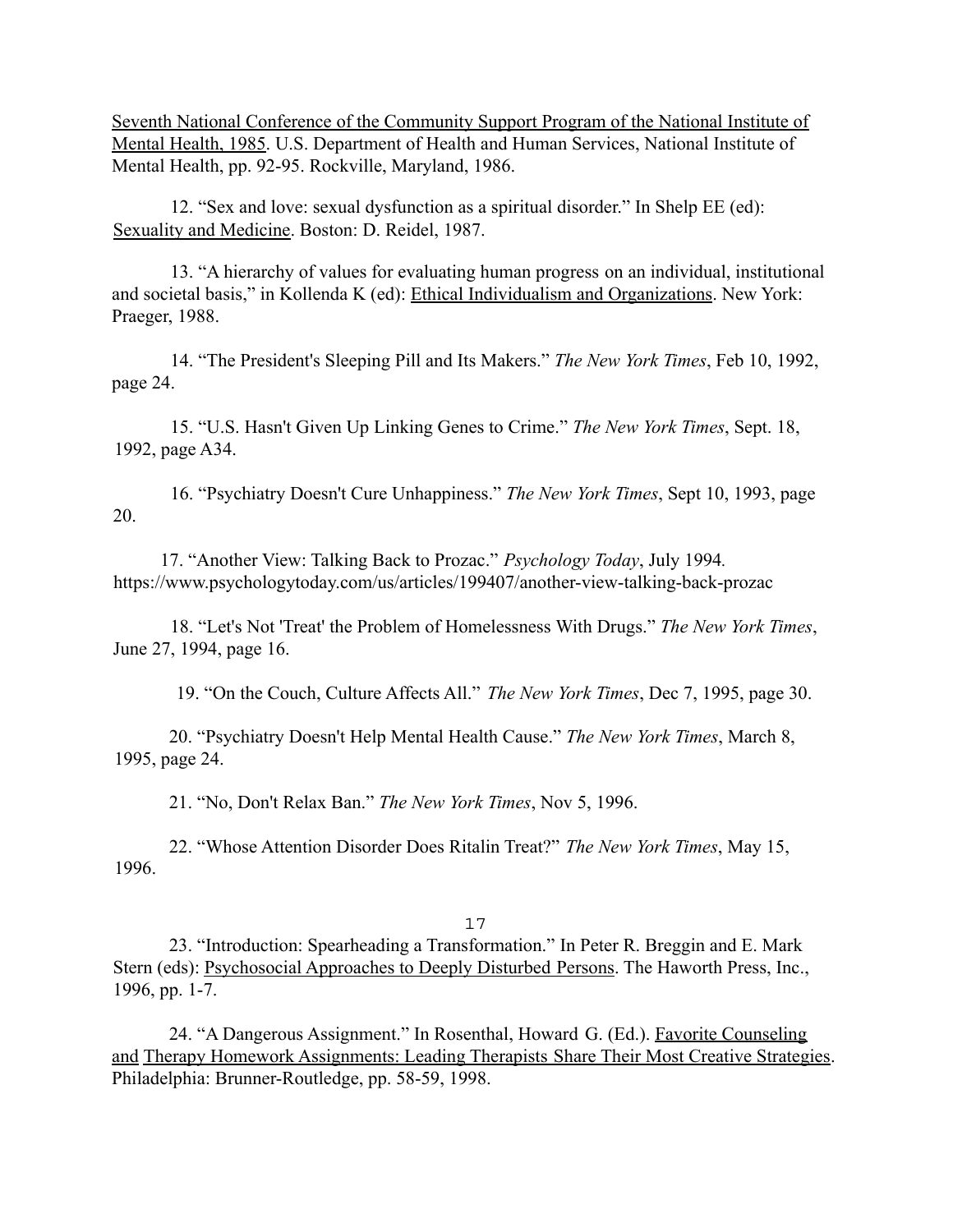25. "Shock Treatment III: Resistance in the 1980s." In Morgan, R. (Ed.). Electroshock: The Case Against*.* Fair Oaks, California: International Published Innovations, 1999.

26. "Thank You, Dr. Glasser." Foreword in Glasser, William, Reality Therapy In Action. New York: Harper, 2000.

27. "Humility, Augmented by the Deep Breath Technique." In Rosenthal, Howard G. (Ed.). Favorite Counseling and Therapy Techniques: 51 Therapists Share Their Most CreativeStrategies. Washington, DC: Taylor & Francis, pp. 44-46, 2001.

28. "Is Ritalin Overprescribed: Yes." In Halgin, R. (ed.). Taking Sides: Issues in Abnormal Psychology, Third Edition. New York: McGraw-Hill/Dushkin, pp. 178-188, 2005.

29. "Empathy, woundedness, burn out, and how to love being a therapist." In Kirkcaldy, Bruce D. (Ed.). Chimes of Time: Wounded Health Professionals; Essays on Recovery. Leiden: Sidestone Press. Chapter 16, pp. 261-271, 2013.

30. "TBI, PTSD, and psychiatric drugs. A perfect storm for causing abnormal mental states and aberrant behavior." In Brock, H. and Else, R.C. (Eds). The Attorney's Guide to Defending Veterans in Criminal Court. Minneapolis, MN: Veterans Defense Project. Chapter 10, pp. 251-264, 2014.

31. "Understanding and Overcoming Guilt, Shame, and Anxiety: Based on the Theory of Negative Legacy Emotions." In Kirkcaldy, B. (Ed). Promoting Psychological Well-Being in Children and Families. New York, NY: Palgrave Macmillan. Chapter 5, pp. 68-80, 2015.

32. "The Rights of Children and Parents in Regard to Children Receiving Psychiatric Drugs." In Newness, Craig. Children in Society. Monmouth, England: PCCS Books, Chapter 7, pp. 145-161, 2015. (republished from Children & Society, 28, 231-241, 2014.)

33. "Neuroleptic (Antipsychotic) Drugs: an Epidemic of Tardive Dyskinesia and Related Brain Injuries Afflicting Tens of Millions." In Davies, J. (Ed.). The Sedated Society: The Causes and Harms of our Psychiatric Drug Epidemic. New York: Palgrave Macmillan. Chapter 6, pp. 123-162, 2017.

#### 18 *VI. AWARDS AND HONORS*

1954-58. Honorary Harvard Scholarships. Graduated Harvard with Honors.

1987. Ludwig von Mises Award of Merit for efforts on behalf of the rights of psychiatric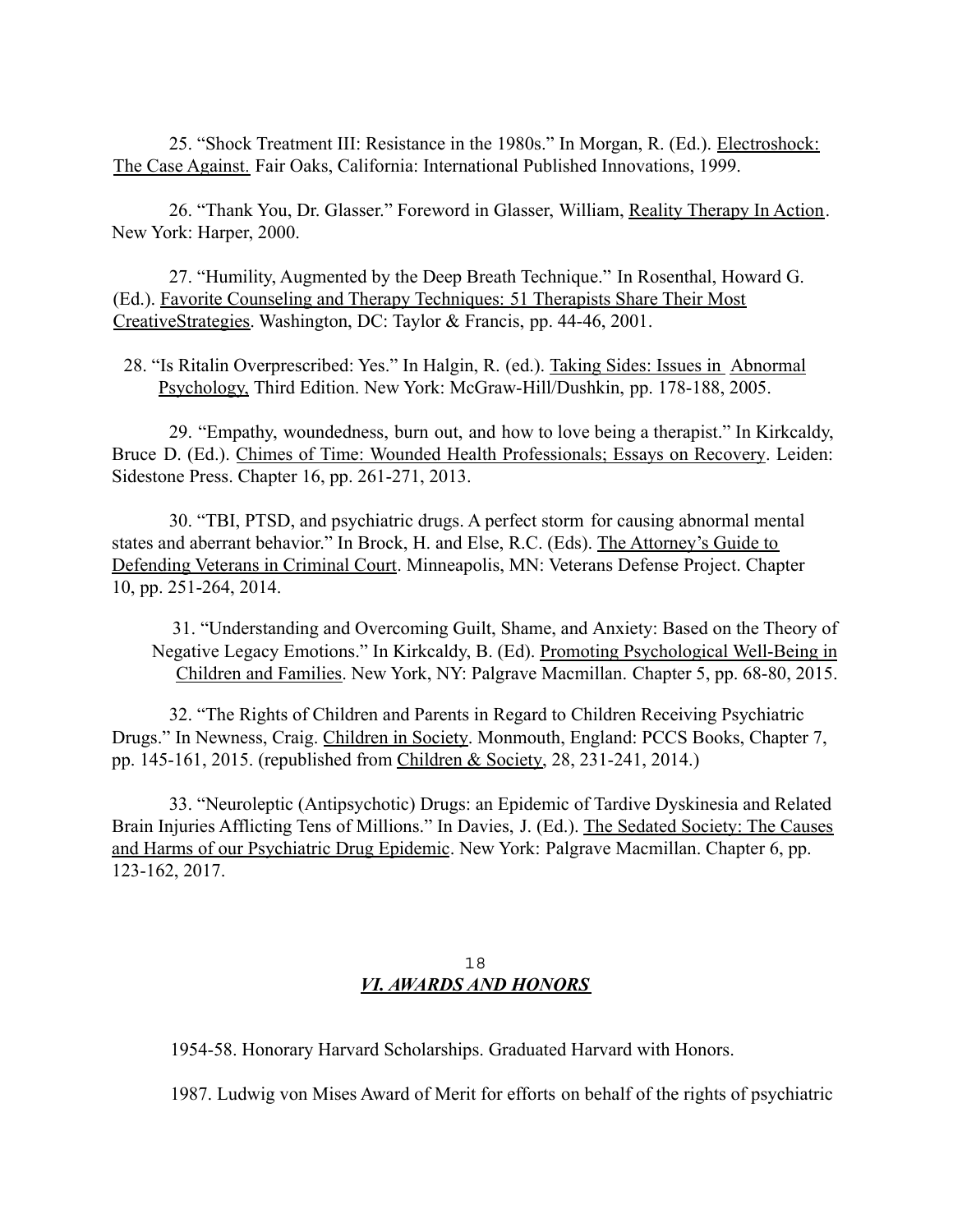patients.

1990. Minnesota Mental Health Association; the David J. Vail National Advocacy Award "For distinguished service in protecting the rights and dignity of mentally disabled Americans."

1994. Honorary Visiting Fellow, Regents College School of Psychotherapy and Counseling, London, England.

1997. Great Minds in Counseling Lecture Series of George Washington University.

1998. Johnson Award "For Lifetime Contributions to the Field of Mental Health Advocacy" presented by the National Association for Rights Protection and Advocacy (NARPA).

1999. Gustavus Myers Outstanding Book Award Honorable Mention for The War Against Children of Color.

2000. Dr. Ephraim T. Lisansky Lecture at the University of Maryland School of Social Work.

2000. Maryland Association for Multicultural Counseling and Development, and the Bowie State University Department of Education Certificate of Distinction.

2001. Certificate of Special Congressional Recognition "in recognition of outstanding and invaluable service to the community" in psychiatry (2001), Carolyn McCarthy, Member of Congress.

2008. Visiting Scholar SUNY Oswego Department of Counseling and Psychological Services.

2013. Florida Adlerian Society, Cameron W. Meredith Social Interest Award.

2013. South Carolina Society of Adlerian Psychology, The Arlis J. Epps Social Interest Award: "In recognition of his efforts to help the helpers respond to others in a spirit of caring and empathy. His forthright criticism of contemporary psychiatry's reliance on diagnoses and drugs is a gift to mankind which epitomizes the Adlerian concept of social interest."

2016. Mexican National Award of Giftedness, from the Mexican Federation of Giftedness, an organization that regulates the gifted schools and diagnosis of superior

19

intelligence in Mexico. The award is given "to people whose work impacts or has changed this community in a positive way." It is a pure silver coin with the Mexican national symbol and the gifted community flag engraved on it. A plaque is also given to Dr. Breggin as the keynote speaker at the 1st International Conference of Intellectual Giftedness this year held in Mexico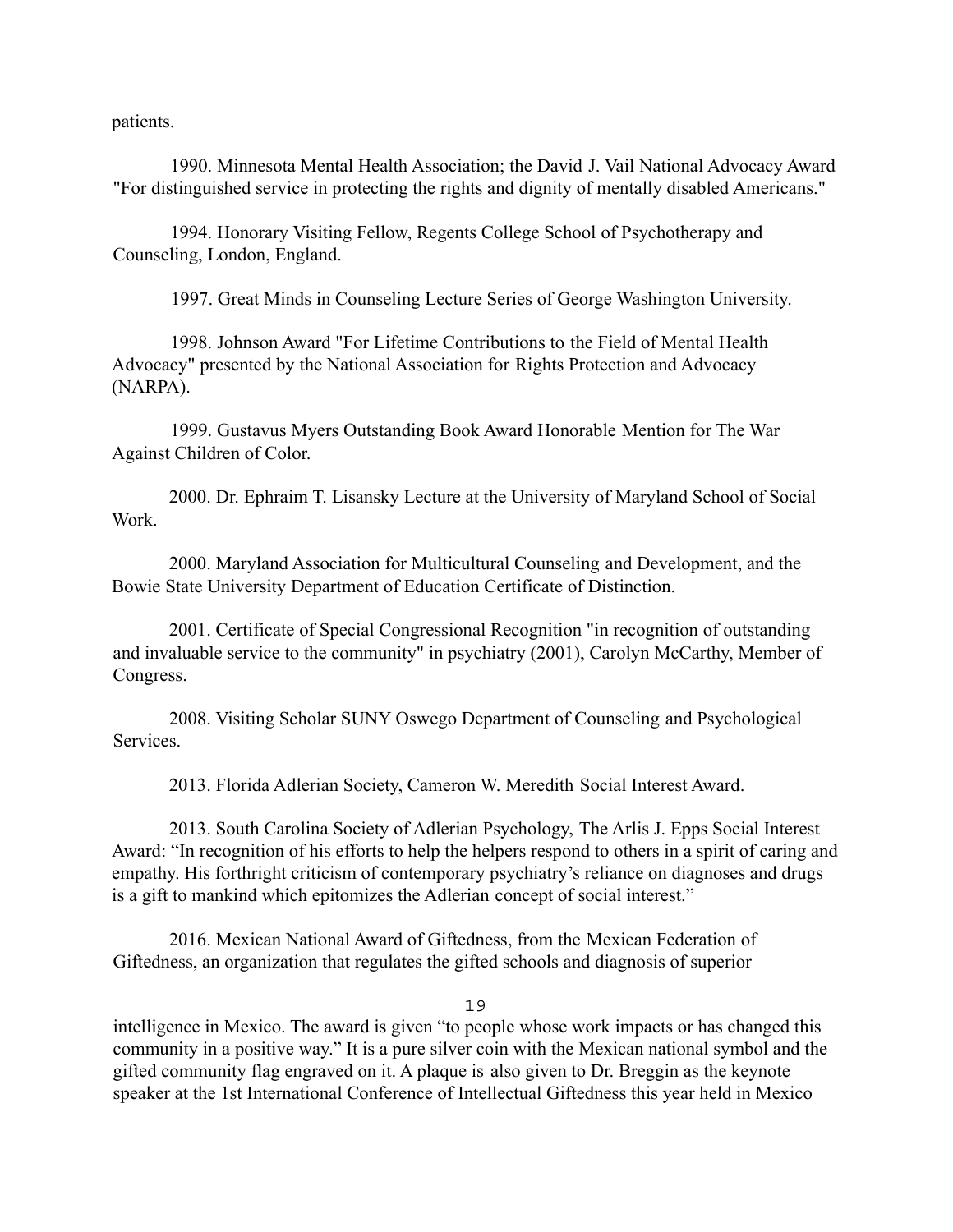City which had several thousand attendees.

2016. Wellness Forum Health, Health Advocate Award, Presented to Peter. R. Breggin, MD: "Thank you for your tireless efforts as a patient advocate and for being 'The Conscience of Psychiatry."

## *VII. A REVIEW OF DR. BREGGIN'S LEGAL EXPERIENCE*

With Online Links to Additional Case Details at: breggin.com/legal-page

Dr. Peter Breggin often acts as a psychiatric and medical expert or as a consultant in criminal, malpractice, product liability and class action suits. This page presents a list of 70 of his more successful trials and settlements.

In greatly updating this legal page in early December 2017, Dr. Breggin was able to retrieve information about most of his trial successes since 1986, but not before that time. Unfortunately, information about many dozens of cases successfully settled before going to trial has not been easy to locate, and only a few are listed. Many of Dr. Breggin's most interesting cases are described in detail in his book, *Medication Madness: the Role of Psychiatric Drugs in Cases of Violence, Suicide and Crime*.

Based on his experience over 50 years, bolstered by his many scientific books and articles, Dr. Breggin is among the most experienced psychiatric experts in the world. He also maintains a private practice in Ithaca, New York.

Dr. Breggin has been a consultant or testified in many high profile cases, such as the Columbine High School and Aurora Theater mass murders and the recent Michelle Carter case— the girl who alleged "texted her boyfriend to death." He has also been a consultant to the Federal Aviation Agency (FAA) on adverse drug effects on pilots.

Based in part on his expertise adverse drug effects, he has not only been qualified innumerable times to testify in malpractice cases against psychiatrists, but also against doctors in many other specialties such as general practice, pediatrics, internal medicine, neurology and

20 neurosurgery, as well as non-physician healthcare providers.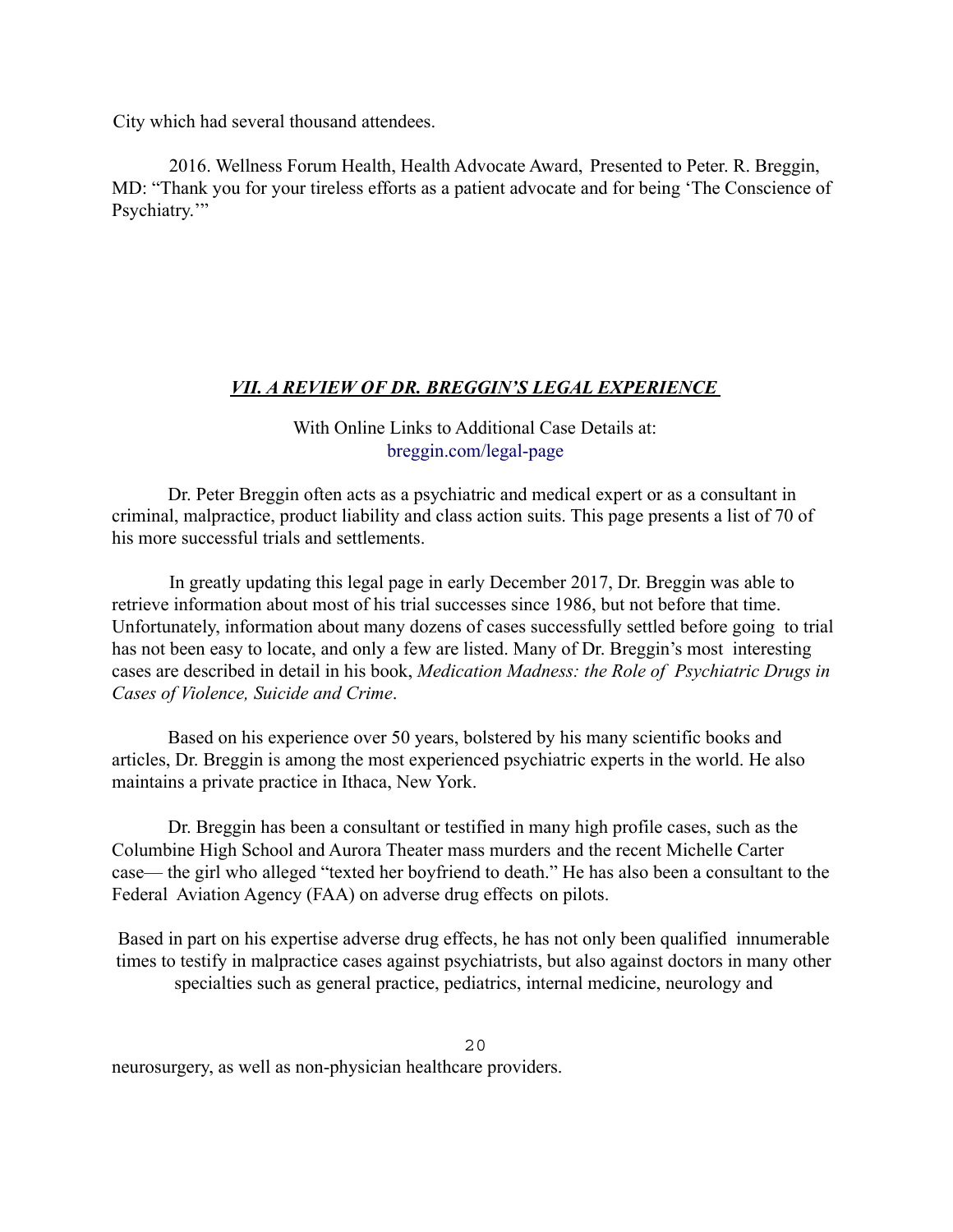Dr. Breggin's testimony has involved every class of psychiatric drug, including antidepressants, benzodiazepine tranquilizers, sleeping aids, antipsychotic drugs, stimulants for children diagnosed ADHD. Many cases involve polydrug administration, often involving non psychiatric drugs as well.

He has testified or consulted on many other cases involving non-psychiatric drugs that have caused brain damage, death and other injuries including psychiatric or neurological crises caused by the following: antibiotics such as Bactrim and Accutane; antiviral agents; cardiovascular medications; Tegretol, opioids and other drugs used to treat pain; and neuroleptics used for non-psychiatric purposes such as Compazine and Phenergan for nausea and vertigo. He has testified or consulted about medication-induced diabetes, cardiovascular problems, fetal developmental abnormalities, and infant and child exposure to Reglan (metoclopramide).

Cases often include drug-induced tardive dyskinesia, neuroleptic malignant syndrome (NMS), serotonin syndrome, suicide, violence, and death from drugs.

He has testified concerning standards for prescribing in private practice, clinics, hospitals, nursing homes, and the Veterans Administration (VA).

He has testified on behalf of parents when mental facilities, state agencies and courts have tried to force them to give psychiatric drugs to their children or elderly parents.

Dr. Breggin has testified in cases involving electroshock (ECT) and psychosurgery, and was the expert in the first ECT and first psychosurgery malpractice cases won in trial.

The following list of Dr. Peter Breggin's experiences in legal cases does not include the very large number of those that have settled on the condition of secrecy. For example, one of his malpractice cases in which he was the sole medical expert resulted in the largest settlement of its kind ever, but required him to remain silent about it.

In digital form, each legal case in the following list is linked to additional information. The digital form can be retrieved at breggin.com/legal-page.

2018: DA Drops 1st Degree Murder Charge Moments before Dr. Breggin's Depo.

2017: Michelle Carter, who was seventeen at the time, was tried for allegedly "killing her boyfriend with words" by encouraging him to re-enter his truck filled with carbon monoxide. The trial resulted in a conviction of manslaughter, followed by a very light sentence. After testifying, and when the trial was over, Dr. Breggin wrote a blog series about the injustice of the conviction and true, tragic story of two young people texting each other in isolation while struggling with disturbed emotions and the negative effects of antidepressant drugs.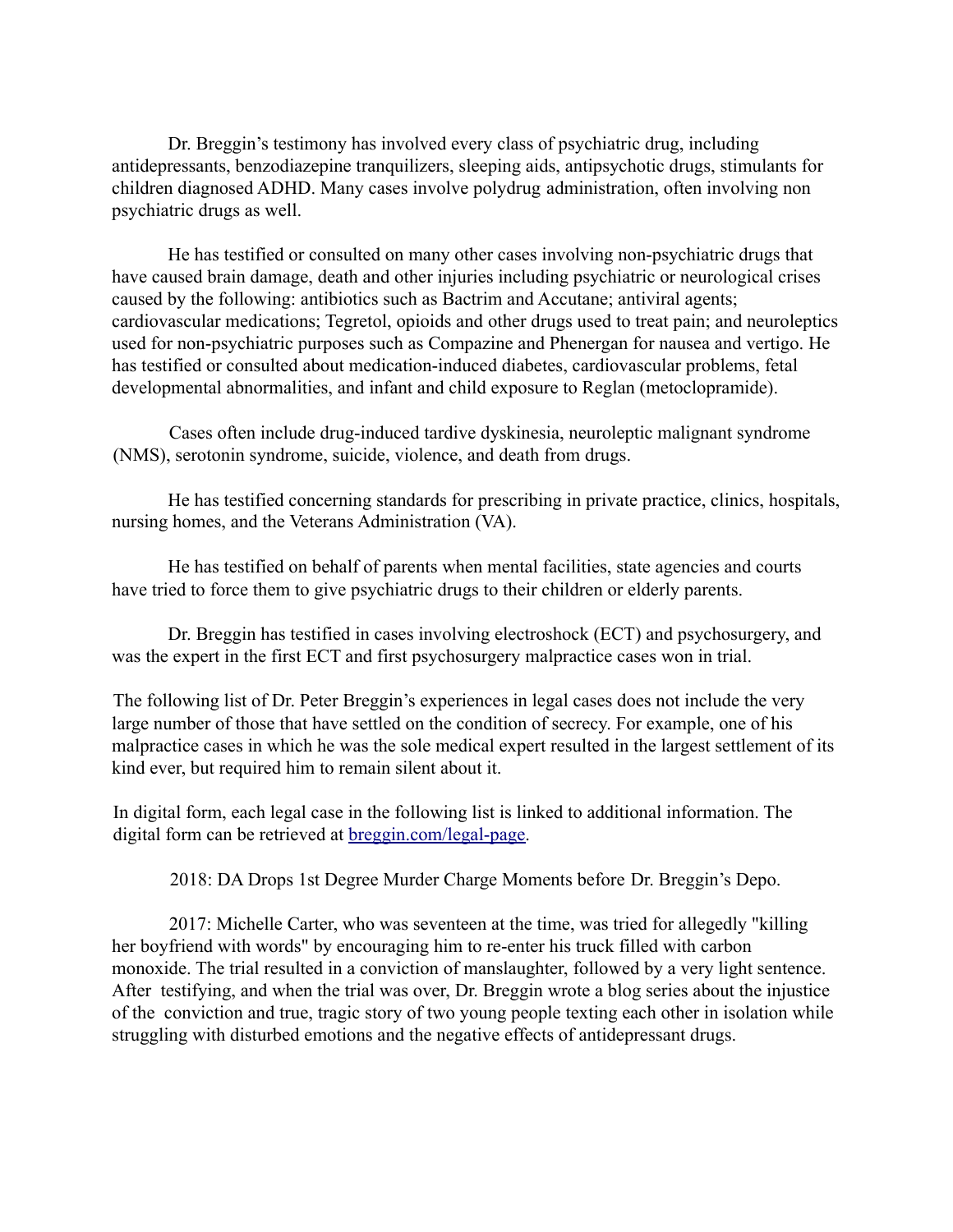2017: Mazella Case Retrial Settled after Frye Victory.

2017: Judge reduces sentence in armed robbery under influence of Prozac intoxication and withdrawal from opioids.

21

2016: \$11.9 million award in Paxil suicide.

2016: Attempted murder charges dropped due to meds.

2014: \$1.5 million Zyprexa & Risperdal child TD trial.

2014: \$700,000 settled Risperdal Tardive Dyskinesia.

2014: \$1.5 million in Mazella case for Paxil suicide.

2014: Suicide malpractice Prozac and Xanax suicide settled for \$250,000 during my testimony.

2014: Trial of a man on Paxil who shot and wounded his wife and friend results with hung jury on one count of attempted murder and not guilty on the second count. Instead of aggravated assault charges, found Guilty But Mentally Ill.

2012: Dr. Breggin was qualified in Canada as a psychiatrist to testify against psychiatrists in a malpractice suit involving head injury and the administration of psychiatric drugs in outpatient and inpatient practice, including the antidepressants Prozac and Effexor, resulting in a serotonin syndrome. For reasons beyond the legal arena, the case never went forward.

2012: A nursing home recognized an elderly woman's right to reject psychiatric medication and when she died of unrelated causes, the family sued for multimillions. After Dr. Breggin's

deposition for the defense about how the patient lived longer as a result of being free of psychiatric medications, the nursing home was able to settle on very good terms. No other information can be made available on this case.

2011: Judge says Prozac caused teen murder 2011.

2009: Judge awards \$696,674 against Southern California Kaiser Permanente Medical Group in binding arbitration for death related to Tegretol for pain.

2009: Virginia Court of Appeals affirms jury verdict in the Salters ECT case on grounds that Dr. Breggin is "an expert in ECT" and cites his testimony on the standard of care and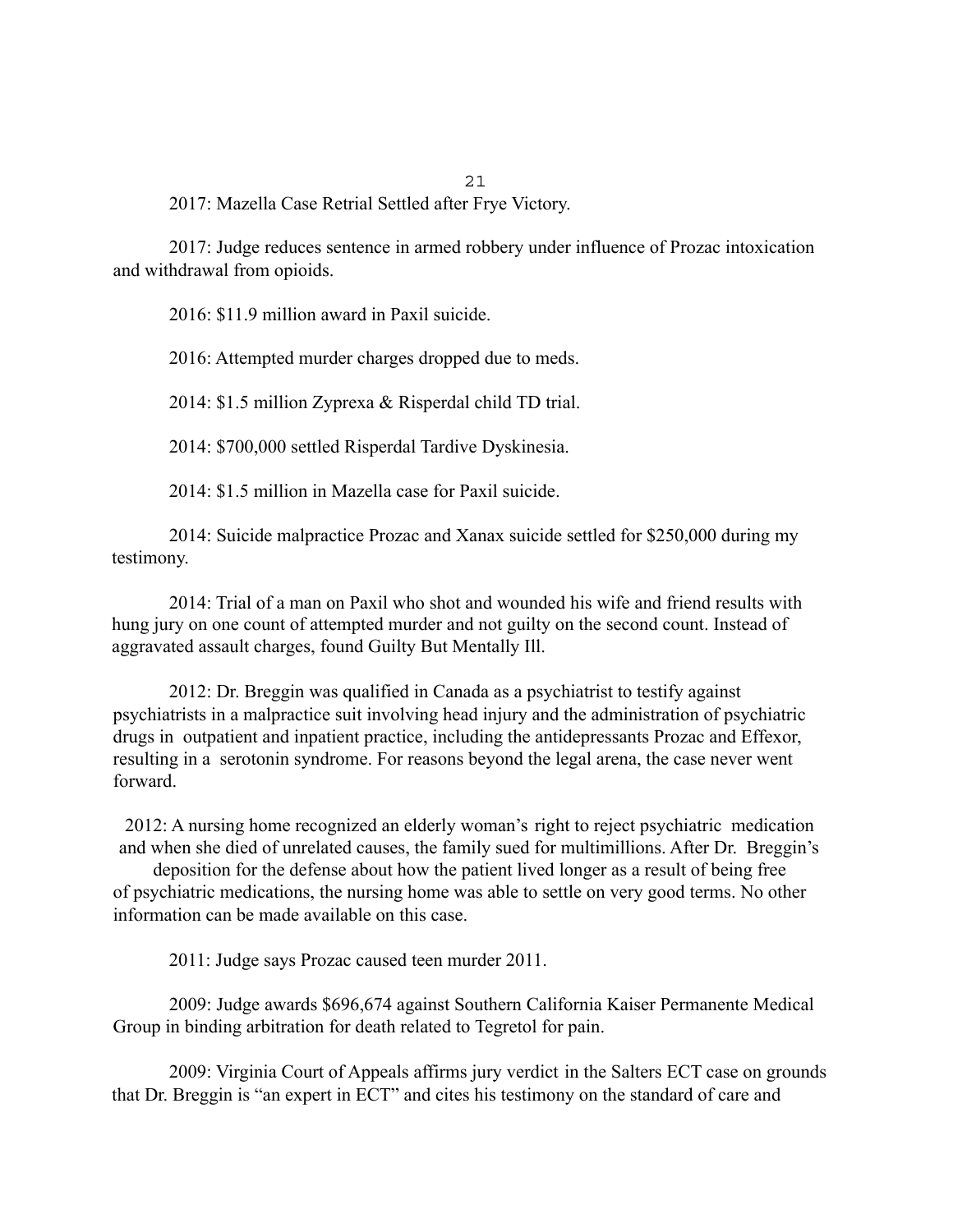damages in affirming the jury verdict.

2008: First Virginia Involuntary Intoxication Trial Victory.

 $22$ 

2007: Appeals Court Confirms \$635,000 Trial Win by citing Dr. Peter Breggin's testimony and credentials as an expert in ECT.

2006: in a New Jersey malpractice case focused on Prozac and Xanax, a businessman settled for \$250,000 when it was offered during Dr. Breggin's testimony.

2005: Another Paxil/GSK product liability case settled. This is the case that made public Dr. Breggin's previously sealed 2002 Lacuzong Report (see below).

2005: Eli Lilly settles Zyprexa/diabetes cases for \$690 Million. The company agreed to pay \$690 million but denied any wrongdoing.

2005: \$635,000 in first-ever electroshock (ECT) malpractice trial victory.

2005: \$1.6 million TD verdict in Virginia.

2005: In New Mexico, Dr. Breggin testified by telephone in a hearing about the over medication of a child. Per Dr. Breggin's testimony, the judge ordered the medication stopped and authorized Dr. Breggin's further evaluation.

2004: In New York State, Dr. Breggin testified concerning the incompetency of an elderly woman with dementia, which the judge then confirmed. She required a determination of incompetency in order to be protected from an abusive caretaker.

2004: in a criminal case in Pennsylvania, Dr. Breggin testified by video deposition concerning the role of Paxil and other SSRIs in causing violent and suicidal behavior. The jury hung on one count of attempted murder and found him not guilty on the second count. He was found Guilty But Mentally Ill on aggravated assault charges.

2004: Trial of man who shot and wounded his wife and a friend resulted in hung jury on one count of attempted murder and not guilty on the second count. Guilty but mentally ill on aggravated assault charges.

2004: Jury awarded \$200,000 to a mentally retarded woman was treated with neuroleptics from age 18-22 and developed tardive dyskinesia.

2003: Three Alabama police officers were wounded (none seriously) in a shoot-out with a man taking Paxil. Dr. Breggin testified that the accused developed akathisia and a brief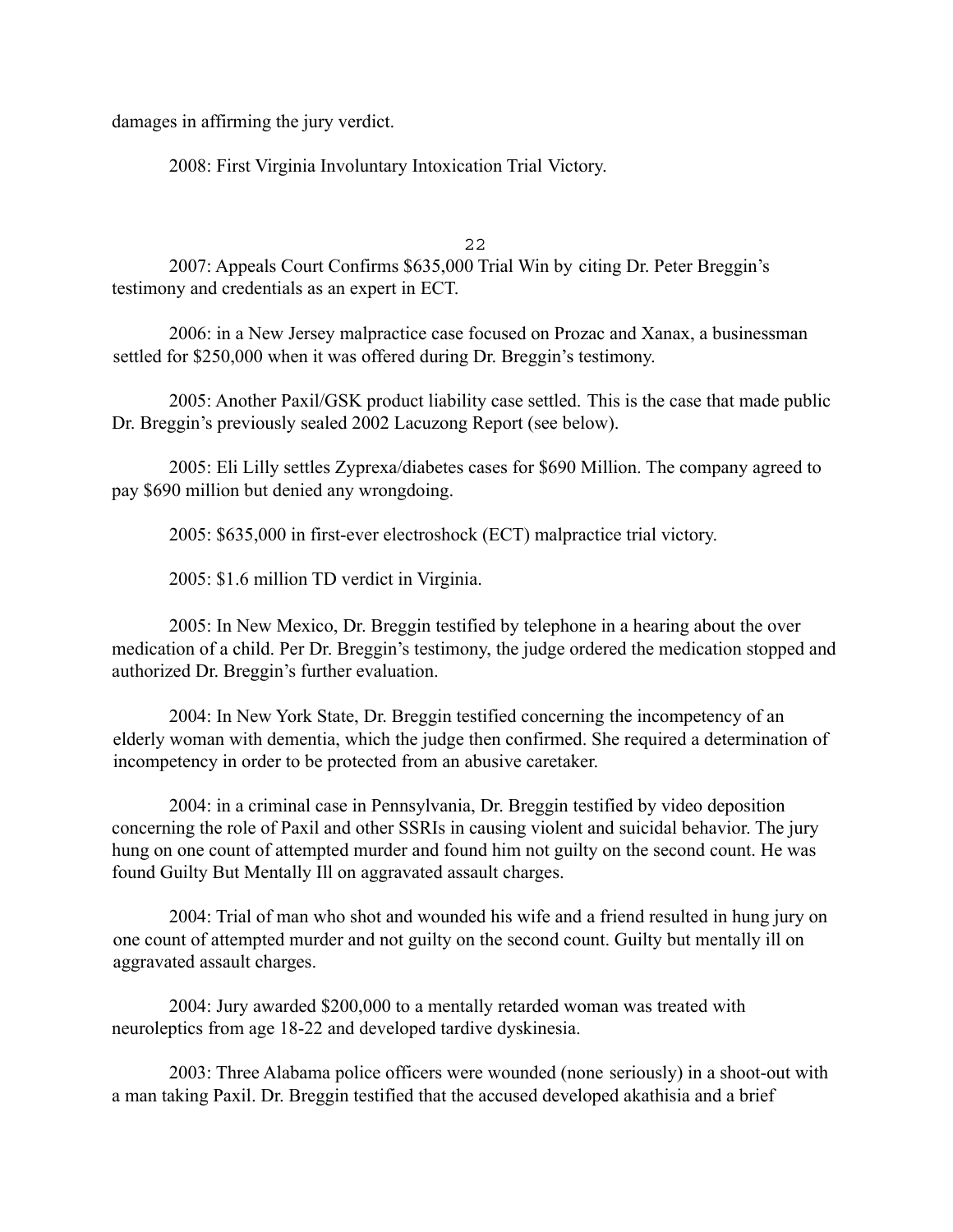paranoid psychosis before the shoot out and that the psychosis resulted from a mixture of Paxil withdrawal and toxicity. In trial immediately before my testimony, the state initiated and offered a remarkable plea bargain: three first-degree attempted murder charges were reduced to assault, plus he received a reduced sentence.

2003: in the State of Washington, a man developed tardive dyskinesia after being treated

23

older and newer antipsychotic drugs. The trial ended with a hung jury. This is Dr. Breggin's only failure to be on the winning side in many trials of adult tardive dyskinesia cases.

2003: A respected man in Pennsylvania drove his automobile into an unsuspecting policeman to knock him down to obtain his gun to commit suicide. Based on Dr. Breggin's report concerning Paxil, the injured police officer and the state's attorney joined in requesting his release after approximately one year in jail and a reduction in his overall sentence to 1-2 years, with 8 years probation.

2003: A child prescribed multiple psychiatric medications, including antipsychotics from an early age, suffered developmental delays and tardive dyskinesia. Dr. Breggin testified that the TD he diagnosed years earlier was largely resolved by trial. One of the defendants settled prior to trial and the other two prevailed in trial.

2002: \$7.5 million in first-ever psychosurgery malpractice trial victory (\$7.5 million against Cleveland Clinic).

2002: Massive Lacuzong Paxil product liability suit settled in January against GlaxoSmithKline (GSK). Lacuzong drowned himself and his two small children in a bathtub immediately after starting Paxil and developing akathisia (a dangerous psychomotor agitation). The heart of the successful case was Dr. Breggin's lengthy expert opinion and report based on his three-day onsite investigation of GSK's secret files. Unfortunately, the settlement sealed Dr. Breggin's large Lacuzong report. Then in 2006, in another Paxil/GSK productive liability suit involving Dr. Breggin, a new judge opened Dr. Breggin's report to the public. In quick succession, Dr. Breggin published three detailed scientific reports on Paxil-induced violence, suicide and akathisia, as well as the negligence and fraud perpetrated by GSK in developing and marketing Paxil. Here are the first, second, and third published reports. Here is Dr. Breggin's original Lacuzong report that led to the settlement with GSK in 2002 and to later settlements by the company.

2002: Paxil Suicide Withdrawal Product Case against GSK Resolved.

2002: Court Finds Prozac and Xanax Cause Criminal Conduct.

2002: In a Massachusetts case, a Medical Tribunal found in favor of the Plaintiff, stating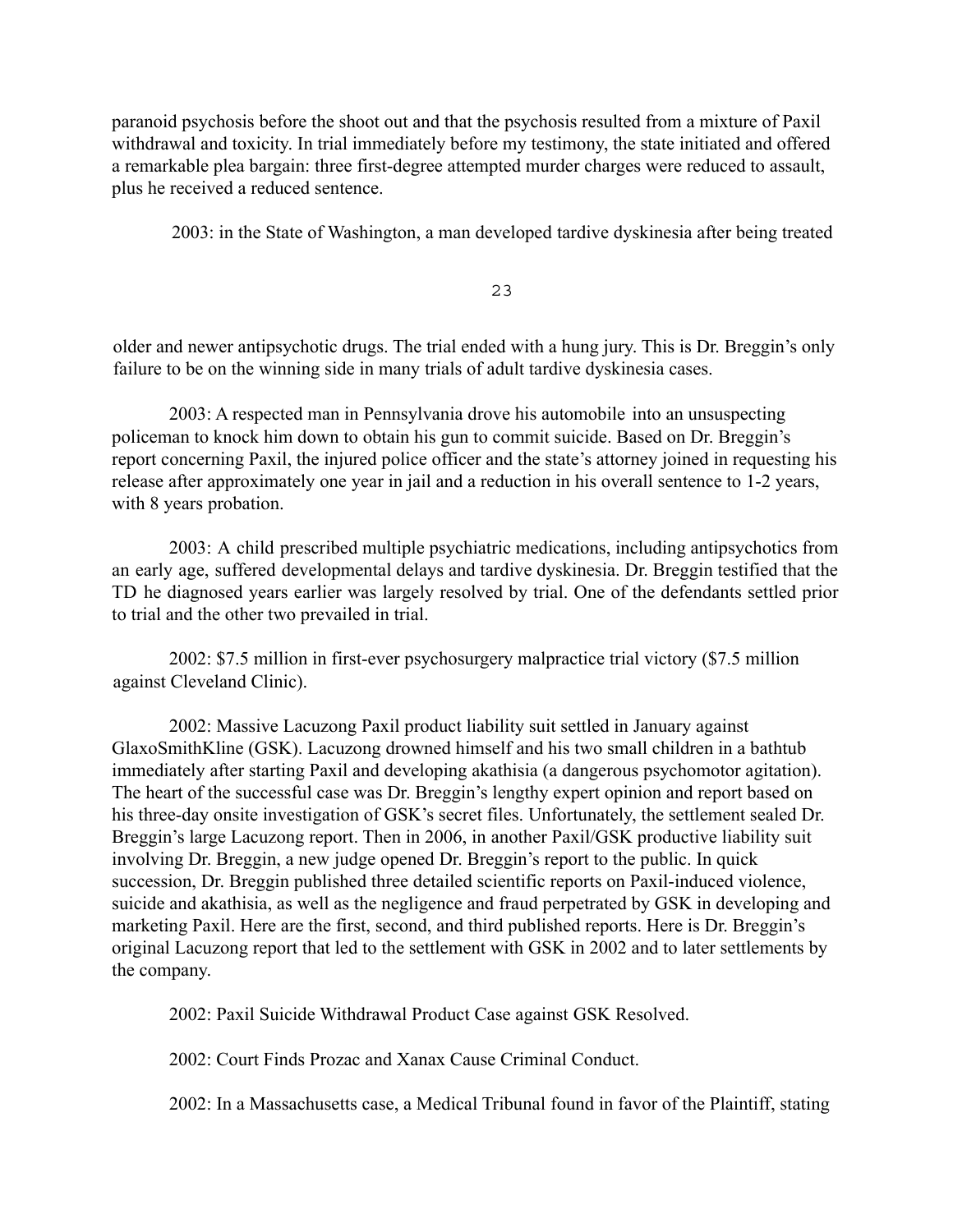that Dr. Breggin had raised sufficient concern about the long-term administration of the benzodiazepine "to raise a legitimate question of liability appropriate for judicial inquiry."

2001: Judges Reduce Sentences in Latest Paxil and Prozac Criminal Cases.

2001: Patient Dies in Clinical Drug Trial: Jury Finds Menninger Clinic

Negligent.

2001: Judge reduces sentence in violent assault related to effects of Prozac, Remeron, and BuSpar.

24 2001: TD case Settled in Trial after Dr. Breggin's Testimony.

2001: Judge agrees that Prozac and Xanax caused Bizarre Bank Robberies.

2001: In Virginia in a criminal violence case, Dr. Breggin sent a letter to a judge for a sentencing hearing reaffirming his trial concerning the harmful effects of Prozac, Remeron, and BuSpar. The judge gave a reduced sentence, and in his written opinion cited Dr. Breggin's testimony.

2001: In South Carolina a sentencing hearing for a 27 year old man with no prior history of violence who pleaded guilty to rape charges, Dr. Breggin presented evidence that Paxil can cause mania with disinhibition and aggressive sexuality. The judge concluded that Paxil contributed to the crime Instead of sentencing him to life without parole, he gave him a more limited 21-year sentence.

2001: A woman was treated antipsychotic drugs developed severe tardive dyskinesia and tardive dystonia. The case was settled satisfactorily in favor of the plaintiff before it went to the jury.

2001: After the 1998 case of the man who shot the policeman, Dr. Breggin testified on the man's behalf in a malpractice suit against the hospital and the doctor who had inflicted outpatient electroshock treatment upon him while he was taking Prozac, Ritalin, the benzodiazepine Klonopin, BuSpar, and Depakote. After the completion of most of Dr. Breggin's testimony, the judge called a brief recess, and defendant hospital settled the case without cross examining him. The doctor had settled earlier in the trial.

2000: Landmark Victory in First Canadian Tardive Dyskinesia Trial.

2000: In West Virginia, the parents of a twelve-year-old boy wanted to remove him from involuntary treatment with multiple drugs at a state facility. Based on his medical reports, the judge allowed the parents to take him home and empowered Dr. Breggin to supervise his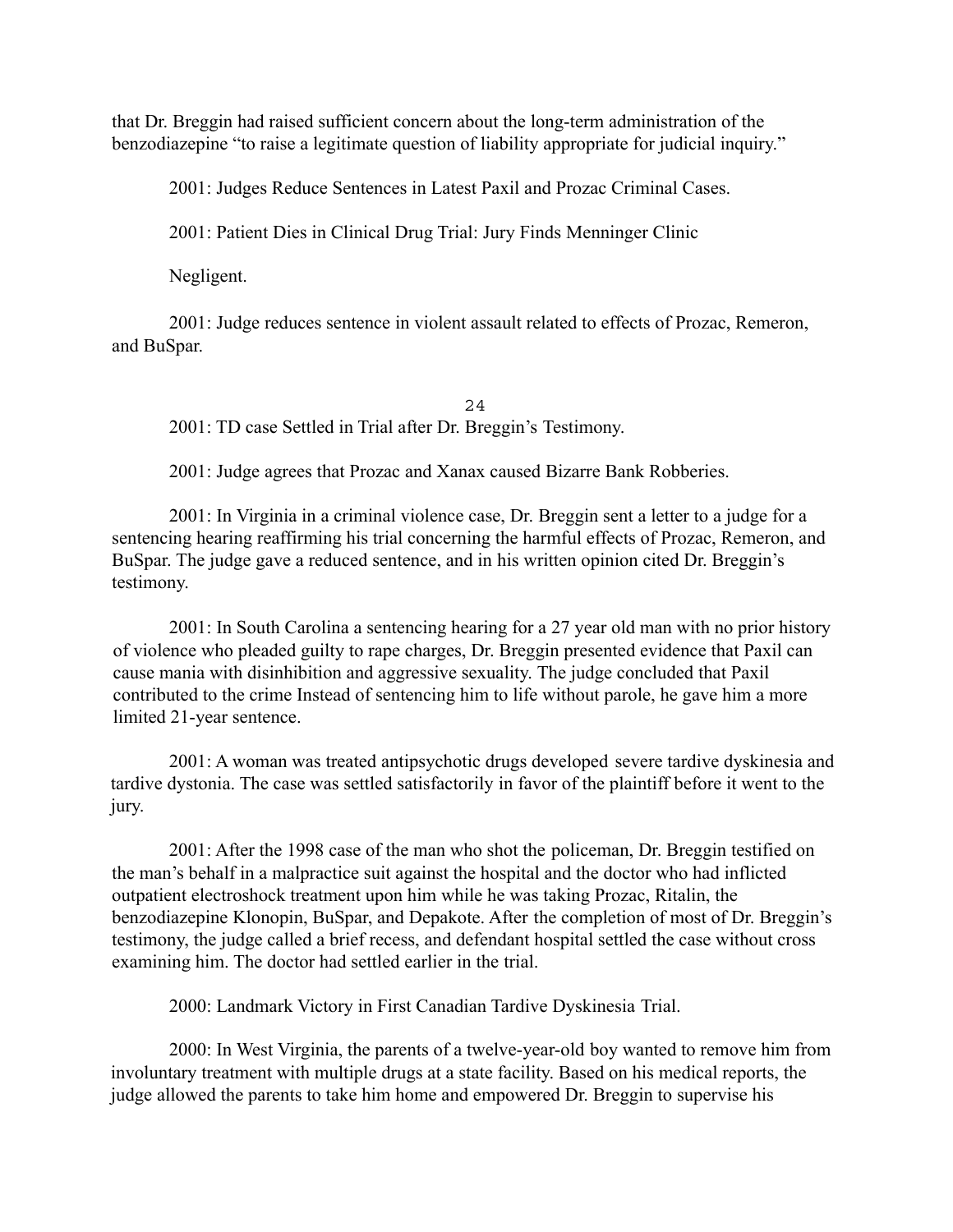outpatient treatment.

2000: A man injured in a car accident while driving himself home after an MRI sued his neurologist for prescribing too large a dose of the sedative Ativan and sued the MRI center for letting him leave while heavily sedated. The plaintiff was awarded \$840, 000.

2000: A father wanted custody of his nine-year-old son in order to remove him from residential treatment and to withdraw him from multiple psychiatric medications. Dr. Breggin wrote an emergency medical report for the judge, including his finding that the child had early signs of tardive dyskinesia. The judge followed Dr. Breggin's recommendations and custody was awarded to the father and Dr. Breggin was empowered to consult long-distance with a primary care doctor who followed his instructions on ow to withdraw the child from psychiatric drugs.

25

1998: Appeals Court Shocks Defense: Raises TD award to over \$2 Million.

1998: In Missouri, the jury reached a verdict of "Not Guilty By Reason of Diminished Capacity" in the case of man who had stood in front of his house with a pistol in each hand and fired upon a parked patrol car occupied by his wife and by a police officer who was slightly injured and returned fire. The morning of the incident, the defendant had received the second in a series of electroshock treatments for depression on an outpatient basis. He was also taking five prescribed psychiatric medications, including Prozac.

1998: In Virginia, a man pled guilty to several daylight home burglaries for drugs over a few day time period. At sentencing, Dr. Breggin testified on the effects of psychiatric drugs, as well as premature discharge from a drug rehab hospitalization. The judge, following Dr. Breggin's testimony, lightened his sentence, specifying that the purpose was to initiation of rehabilitation.

1998: In Chicago, a man committed suicide while taking the benzodiazepine sleeping pill, Halcion. The drug company, Upjohn, settled prior to trial. In the malpractice trial, the jury awarded the plaintiff \$1.2 million.

1998: A fourteen-year-old girl in Florida was charged with first-degree attempted murder when her gun misfired. Dr. Breggin testified on involuntary intoxication with Prozac. The jury came back with a conviction on a lesser charge and the girl served a relatively brief sentence in a residential setting without jail time.

1997: In Fairfax, Virginia a young man taking multiple psychiatric drugs assaulted a policeman. Dr. Breggin raised a successful involuntary intoxication defense. This was a first in Virginia.

1997: A teenage boy committed murder while on the antidepressant Zoloft. Dr. Breggin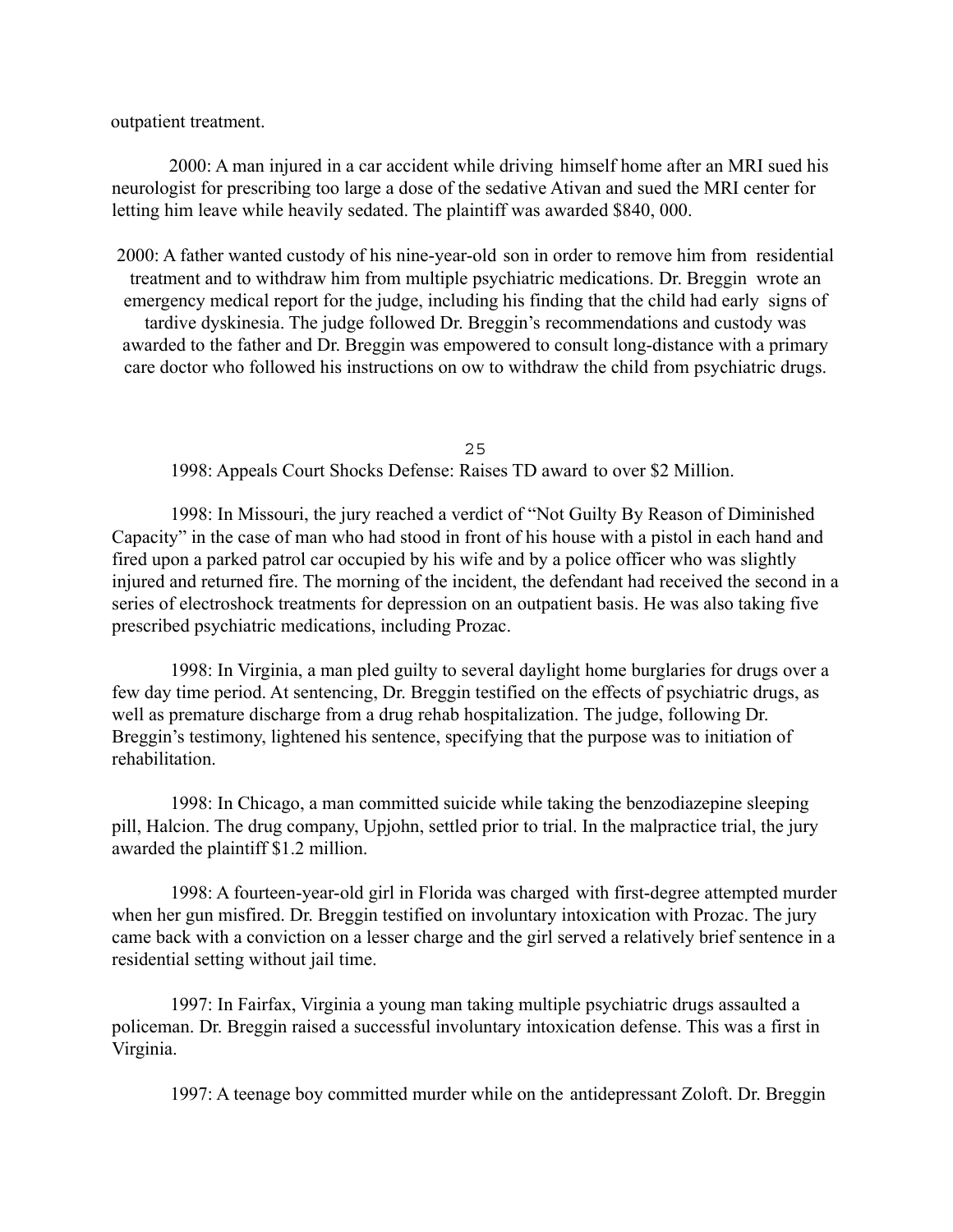testified in trial concerning hospital negligence and adverse medication effects and the boy was found guilty of first-degree murder. On appeal, the verdict was reversed on grounds that Dr. Breggin's testimony offered sufficient evidence of involuntary intoxication to require a specific jury instruction.

1997: In Baton Rouge, Louisiana, a woman developed tardive dyskinesia and the jury awarded \$1.3 million[/sg\_popup]. In 1998,the case was appealed and in an unusual turn of events, the appeals court nearly doubled the award to the plaintiff to over \$2 million.

1997: In North Carolina, a man taking the antidepressant Effexor was charged with violent crimes that could have added up to several life sentences. The judge accepted Dr. Breggin's report on involuntary intoxication from Effexor and the case was disposed satisfactorily to the defense by a plea bargain.

1996: In Iowa City, Iowa, a woman named Rohovit was injured by electroshock

26

treatment. She sued the manufacturer of the ECT machine (MECHTA) and the company settled.

1994: While taking Prozac, a man assaulted his neighbor. The court accepted Dr. Breggin's written report on adverse effects of the antidepressant Prozac including violence, and the judge accepted a lesser plea and released the man from jail.

1994: A Virginia man committed a very violent murder while intoxicated with a variety of medical and non-medical drugs. The jury rejected the state's first-degree murder charge and convicted on second degree.

1994: Kentucky Supreme Court Overturns Verdict for Lilly in Prozac Mass Murder Trial (Fentress v. Eli Lilly). In the early 1990s Dr. Breggin was selected by a consortium of attorneys and approved by an Indiana federal judge to be the sole scientific and medical expert for the common scientific and negligence issues for all of the more than 100 combined Prozac-related cases brought against the manufacturer, Eli Lilly and Company (makers of Prozac®). Specifically, Dr. Breggin was appointed to evaluate for the plaintiffs the scientific basis for the claim that Prozac was causing violence and suicide, and to evaluate the drug company's potential negligence in the development and marketing of Prozac, including any attempts to hide the risk of Prozac-induced suicide and violence. He also evaluated some individual cases for their merit. The first Prozac case to come to trial was the mass murder perpetrated by Joseph Wesbecker at his former workplace, which occurred shortly after he became psychotic on Prozac. The jury was nearly hung but gave a split decision in favor of Lilly.

After the trial, the Kentucky Supreme Court and the trial judge determined that the trial had been fixed between the plaintiff and defendant. Dr. Breggin began to suspect a fixed trial before the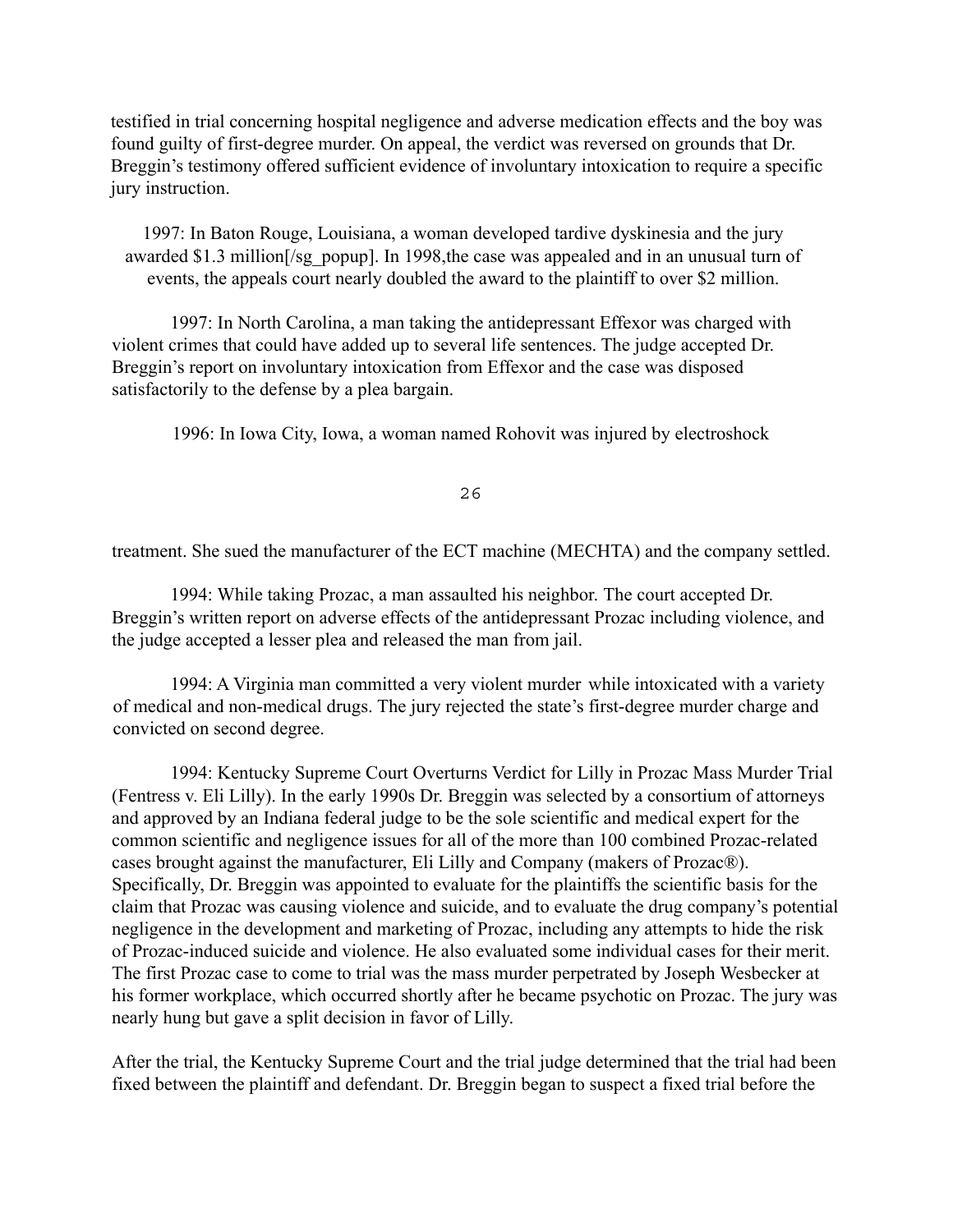trial took place because critical documents were being withheld from him as the expert.

In return for untold millions of dollars, plaintiff's attorney had conspired with Lilly to throw the trial in Lilly's favor. Although profoundly disillusioning to experience the fraud, Dr. Breggin's role as the scientific expert for the combined Lilly cases gave him a unique understanding of how to research and to evaluate product liability lawsuits, including the internal processes of drug companies and the FDA. The story is told in greatest detail in Dr. Breggin's bookMedication Madness with multiple citations documenting the fraud.

1993: In New Jersey v. Biegenwald, I testified in the sentencing phase of a capital case against giving the death penalty to a man who had impulsively and brutally killed several individuals in fights over a several year period. I testified about his Bellevue psychiatric hospital records, where he was sent as a child for truancy from a malfunctioning family. At Bellevue at the age of ten, Biegenwald committing his first known aggressive act when the child "attacked" the doctor who had given him ECT (electroconvulsive treatment). At that time, ECT was done without anesthesia and muscle paralyzing drugs. I obtained historical films from the National Library of Medicine and played them for the jury, showing adults undergoing ECT during the same time as the child Biegenwald. The shock treatment knocked the patients out, traumatizing them into massive body-shaking convulsions. As the jurors watched the film, I reminded them

27

to imagine this same violent "treatment" being inflicted on a small child rather than an adult as in the film. I explained how damaging the treat was (and still is). I then concluded by asking the jury, if society had driven Biegenwald the child to violence with electrical trauma, should now we now finish him off by killing him with electrical trauma. The jury rejected the death penalty.

1992: A child developed tardive dyskinesia after treatment with antipsychotic drugs. After deposition testimony, the judge affirmed Dr. Breggin's status as an expert and the drug company and healthcare providers settled.

1991: The Supreme Court of New York County used Dr. Breggin's expert report, citing it for several pages, to reject an ECT manufacturer's request for summary judgment in the product liability case against them. The case then settled.

1991: An elderly man involuntarily hospitalized since his teenage years and now suffering from post-traumatic dementia brought an action to be released from St. Elizabeths Hospital in DC on the grounds that he was not mentally ill and chose a jury trial. Dr. Breggin testified on the effects of physical and sexual abuse in the hospital throughout his lifetime hospital stay from his teenage to his elder years. Dr. Breggin also testified on the impact of multiple medications, electroshock, repeated sexual abuse, and chronic institutionalization on a teenager, adult, and elder. The jury found for the patient, declaring that he was not mentally ill, and by implication, that he was being abused. The judge ordered the hospital to facilitate his release to a less restrictive environment.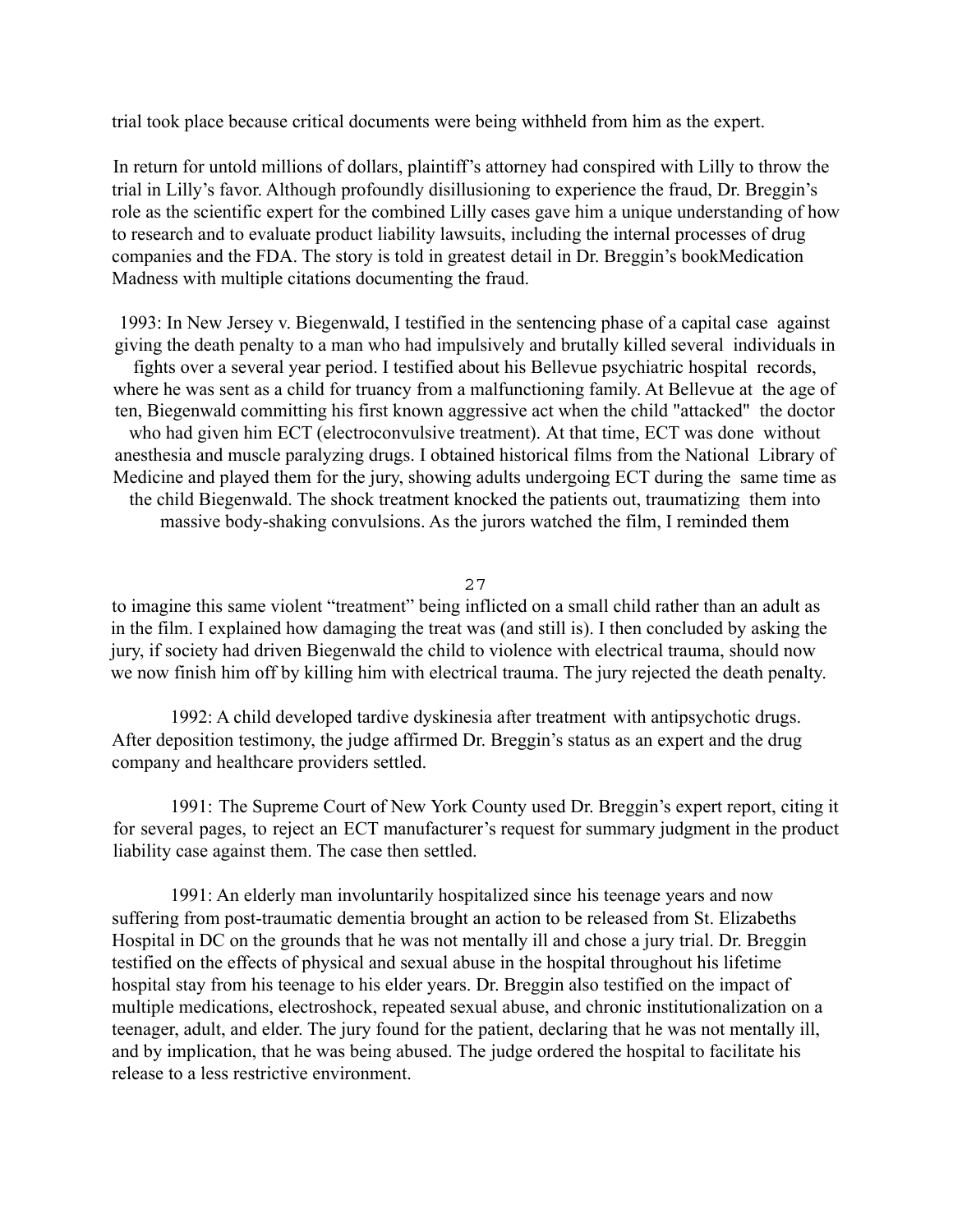1991: A man was injured by psychosurgery that was again performed by Harvard psychosurgeon H.T. Ballantine and Dr. Breggin again testified. The psychosurgeon prevailed but the case contributed to his being unable to continue practicing. See similar case against him in 1987.

1991: A Canadian Court, without Dr. Breggin appearing, cited as "authorities referred to" his paper "Brain damage, dementia, and persistent cognitive dysfunction associated with neuroleptic drugs: Evidence, etiology, and implications," his 1990 article in the Journal of Mind and Behavior.

1989: A North Carolina clinic was sued for the death of a young man who was not medicated by the clinic. Dr. Breggin testified in trial on behalf of the clinic's treatment and the clinic prevailed.

1988: Tardive dyskinesia case won in Anchorage Alaska with Dr. Breggin pitted against an array of the establishments leading experts for the defense.

1987: A man was injured by psychosurgery performed by Harvard psychosurgeon H.T. Ballantine. Dr. Breggin testified on the standard of care and effects of psychosurgery. The jury found for the plaintiff, but the case contributed to Harvard psychosurgeon H T. Ballantine soon being unable to continue practicing. See similar case against him in 1991.

28

1987: A woman sued the manufacturer of an electroconvulsive shock machine in New York State. The judge cited Dr. Breggin's report to reject the ECT manufacturer's request for summary judgment and the case was settled.

1987: A teenage boy was mistreated in a Texas residential facility where he was sent by the District of Columbia. Dr. Breggin testified concerning his medication, restraint, involuntary status, and hospital treatment. The judge removed the boy from the Texas hospital and required the District of Columbia to provide him outpatient care.

1986: Marjorie Allen White v. Bernard Bressler, MD, Duke University Medical Center, et al., (Cleveland County Superior Court). This is the first of two cases against Bressler and Duke which Dr. Breggin evaluated for negligence and damages. According to the North Carolina Academy of Trial Lawyers, "this is one of the largest medical malpractice non-structured settlements(the settlement is confidential) involving a non-physical injury in North Carolina history." The cases surrounding Bernard Bressler have also been called "one of the largest malpractice settlements in North Carolina history." According to the plaintiff's attorney, the case was settled for "more than \$1,000,000." Bressler was accused of massively overdosing the patient and abusing her in various ways. Dr. Breggin played a key role in allowing the Marjorie White case to go forward. He wrote a detailed scientific report arguing that statute of limitations should not have tolled because Bressler sent the patient for psychosurgery (a form of lobotomy